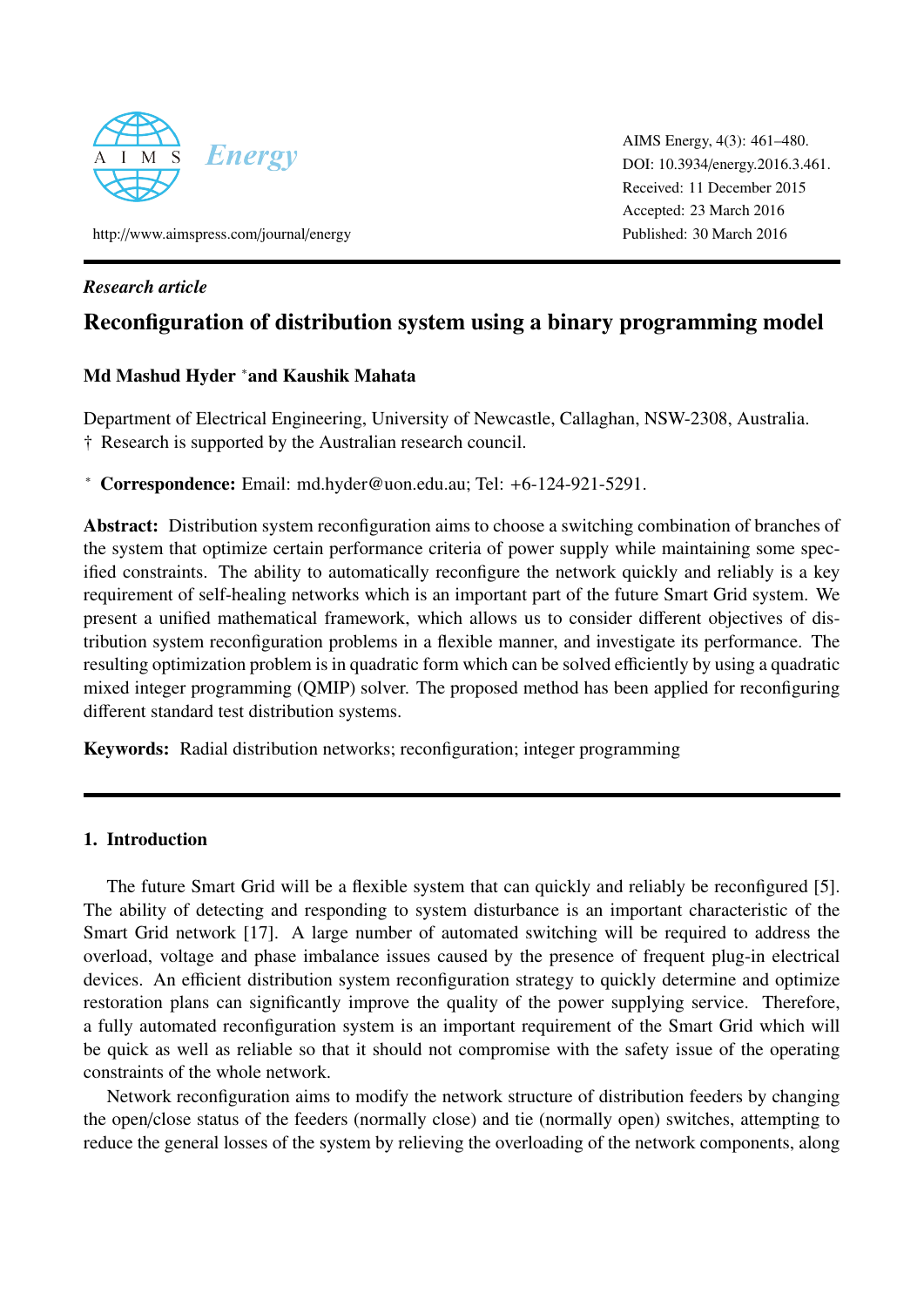with other objectives [\[23,](#page-18-1) [4\]](#page-17-1). Optimal network reconfiguration for loss reduction is a highly complex combinatorial problem. This is caused by the large number of switching elements in a distribution network, and the nonlinear characteristics of the constraints that determine the electrical behaviour of the system. Furthermore, if we consider the other objectives like switching costs, etc, then we end up with a more difficult multiobjective problem. For this family of problems, several optimization techniques have been applied. In general, these optimization techniques can be separated into two large groups [\[6\]](#page-17-2): i) exact methods and ii) approximate methods. The exact methods attempt to find the global optimal solution by using algorithms similar to the branch and bound. However these methods can be applied only to simplified models of the electrical network with an approximated loss function. The approximate methods, on the other hand, use exact model of the network, and sometimes find a near-optimal solution. But there are no proof (or certificate) of optimality for these approximate methods; these are mostly heuristics.

The distribution system reconfiguration for loss reduction was first proposed in [\[23\]](#page-18-1). This method starts with a mesh network by considering all switches are closed. It then applies a recursive heuristic approach to open some switches in attempt to find a configuration with smaller operating loss. Baran and Wu [\[4\]](#page-17-1) proposed another heuristic approach for loss reduction based on branch exchange. As expected, these search techniques, like any other heuristics, do not guarantee global optimization. Genetic algorithm (GA) often offers a better solution than the heuristic search methods, and takes less searching time [\[11\]](#page-18-2). In [\[11\]](#page-18-2), the graph and matroid theories have been used to increase intelligence and efficiency of GA operators. Simulated annealing (SA) has also been used in [\[20,](#page-18-3) [21\]](#page-18-4) for network reconfiguration. SA is known to work well with nonconvex optimization problems, by helping the search algorithms to escape from local minima. The Ant Colony Search algorithm has also been proposed in [\[31\]](#page-19-0) to find a near optimal solution for loss minimization. Many mixed integer programming algorithms, such as branch and bound, have also been utilized for distribution system reconfiguration [\[2,](#page-17-3) [26,](#page-19-1) [18\]](#page-18-5). In [\[26\]](#page-19-1), an integer interior point method used a branch and bound technique to optimize the multi-objective system reconfiguration problem. In [\[18\]](#page-18-5), the objectives of distribution system reconfiguration and optimal power flow are considered simultaneously and solve them jointly by using the Benders decomposition algorithm. Franco et al [\[12\]](#page-18-6) developed an efficient mixed integer linear programming model for distribution system reconfiguration by considering the effect of distributed generation. The algorithm has been tested with both simulated and real radial distribution systems. The Enhanced Gravitational Search Algorithm (EGSA) has been applied for solving the reconfiguration problems with different objectives in [\[29,](#page-19-2) [19\]](#page-18-7). The multi-objective reconfiguration framework developed in [\[29\]](#page-19-2) considers the distribution line reliability along with two conventional reconfiguration objectives: operation cost and line loss minimization. The reliability factor is measured as a function of line failure rate, line length, average reconstruction time and reparation time. The effect of distributed generations on the transient stability of the distribution system has been considered in [\[19\]](#page-18-7). It has been shown in [\[33\]](#page-19-3) that the critical clearing times (CCTs) associated with DG units can be used as a measure of the effect of DGs on the transient stability of system. Therefore, [\[19\]](#page-18-7) incorporates CCT index of the system as a reconfiguration factor and solve the underlying multi-objective reconfiguration problem by using EGSA and fuzzy decision making method. The effect of variable loads on reconfiguration has been considered in [\[24\]](#page-19-4) and the underlying problem is solved using an evolutionary GA. Stochastic method along with GA has been applied in [\[25\]](#page-19-5) to reduce the power loss and operating cost of distribution system.

In this work, we model different objectives and constraints associated with a typical distribution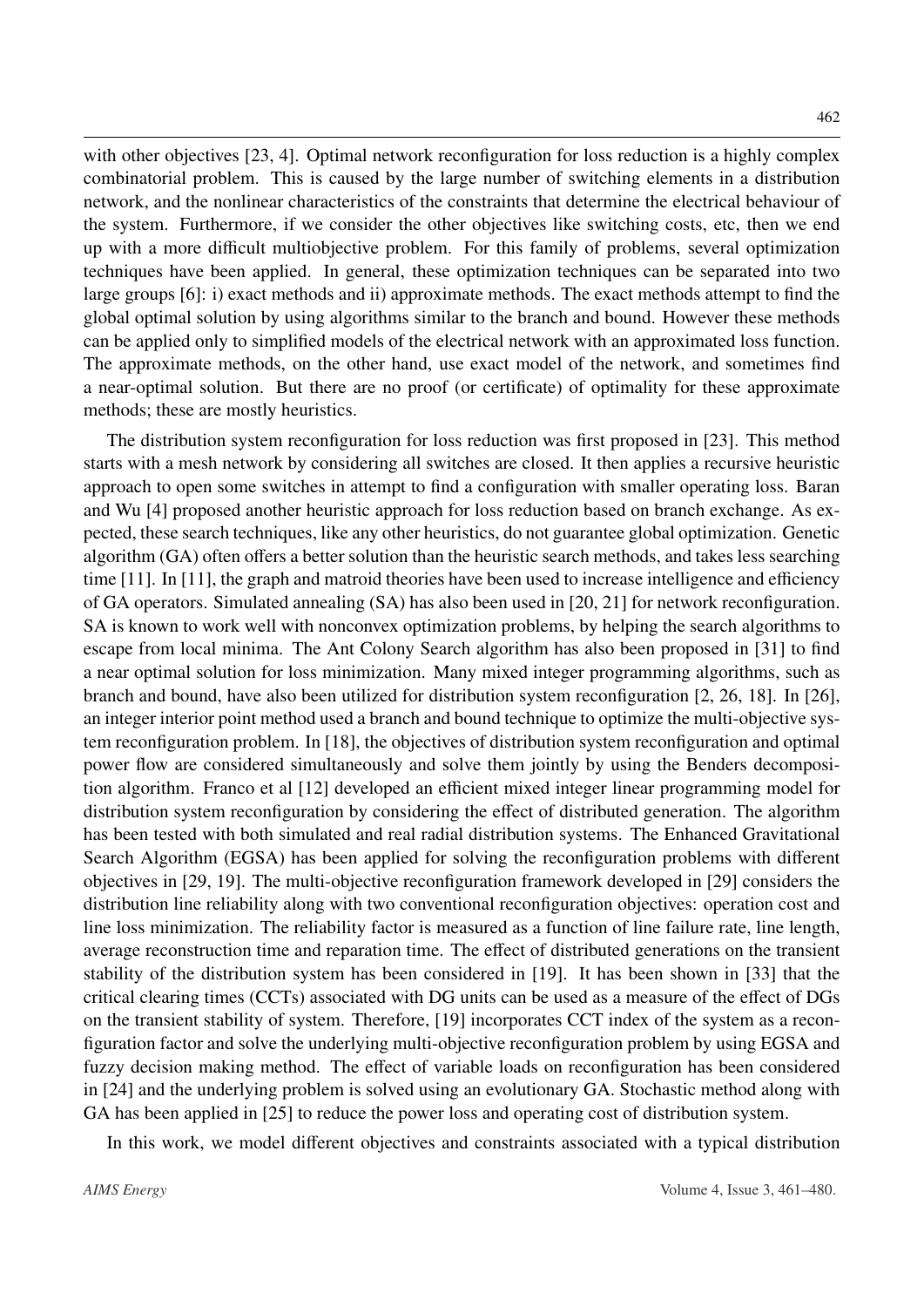|                           | <b>Table 1. Notations.</b>                                                    |
|---------------------------|-------------------------------------------------------------------------------|
| Symbol                    | Meaning                                                                       |
| $\overline{x^T}$          | Transpose of a vector.                                                        |
| $x^*$                     | Conjugate transpose of a vector.                                              |
| $x_i$                     | The <i>i</i> th component of vector $\boldsymbol{x}$ .                        |
| $\Phi_{i,i}$              | The element of matrix $\Phi$ at its <i>i</i> -th row and <i>j</i> -th column. |
| $\Phi(i,:)$               | <i>i</i> -th row of $\Phi$ .                                                  |
| $\mathbf{0}_{m \times n}$ | $m \times n$ matrix with all components are zero.                             |
| $I_{n \times n}$          | $n \times n$ identity matrix.                                                 |
| $P_i$                     | Real power flow in branch <i>i</i> .                                          |
| $Q_i$                     | Reactive power flow in branch <i>i</i> .                                      |
| $P_{Ni}$                  | Real load at bus <i>i</i> .                                                   |
| $Q_{Ni}$                  | Reactive load at bus <i>i</i> .                                               |
| $r_i$                     | Resistance of branch <i>i</i> .                                               |
| $x_i$                     | Reactance of branch <i>i</i> .                                                |
| $S_i$                     | Complex power flow in branch $i$ .                                            |
| $V_i$                     | Voltage of bus $i$ .                                                          |

system reconfiguration problem into a unified mathematical framework. We consider three objectives of distribution system reconfiguration: i) line loss minimization, ii) load balancing, and iii) switching cost minimization. At first we consider multiple possible paths to each bus from the substation. We represent them by a binary path matrix. We then develop an optimization algorithm that choose the best path from substation to each bus such that the objectives are minimized. One of the principal problems arises when we incorporate the so called radiality constraint within the mathematical formulation. This radiality constraint ensures that the network topology is radial. The demand to ensure a radial network topology is hard to incorporate into the mathematical model in an efficient manner. This limits the applicability of the existing methods significantly. We handle the constraint by using some binary variables. The resulting optimization problem has a quadratic form which we solve efficiently by using mixed integer programming.

# 2. Problem statement

#### *2.1. Basic power flow equations*

Let us consider the radial distribution network in Figure [1.](#page-3-0) The line impedance of a branch *l* is represented by  $z_l = r_l + ix_l$ , and the load at bus *i* is  $S_{Ni} = P_{Ni} + iQ_{Ni}$ . Power flow in the radial network can be described by a set of DistFlow branch equations [\[4\]](#page-17-1):

<span id="page-2-0"></span>
$$
P_{i+1} = P_i - r_i \frac{P_i^2 + Q_i^2}{V_i^2} - P_{Ni+1},
$$
\n(1)

$$
Q_{i+1} = Q_i - x_i \frac{P_i^2 + Q_i^2}{V_i^2} - Q_{Ni+1},
$$
\n(2)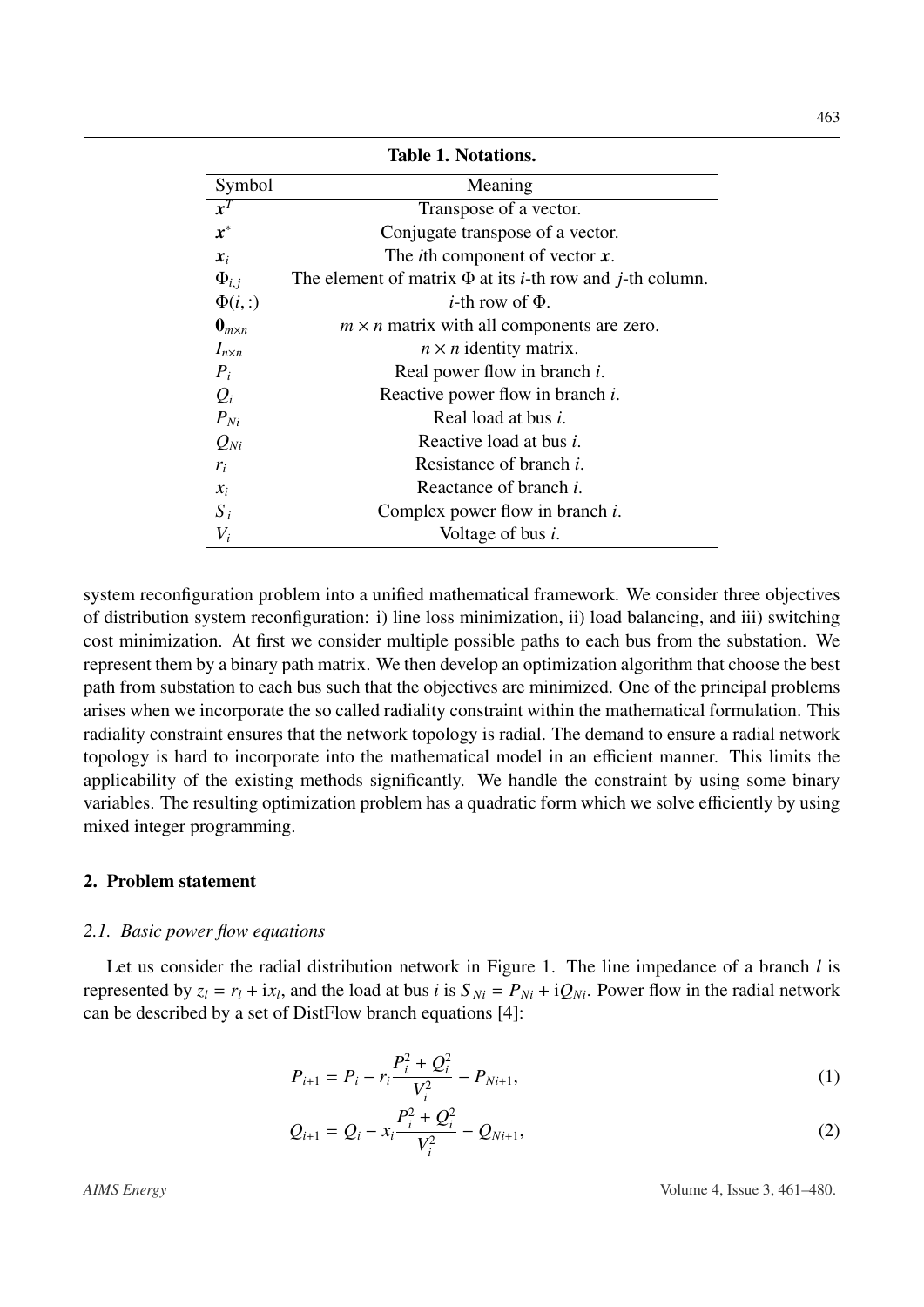<span id="page-3-0"></span>

Figure 1. Single line diagram of a radial feeder.

$$
V_{i+1}^2 = V_i^2 - 2(r_i P_i + x_i Q_i) + (r_i^2 + x_i^2) \frac{P_i^2 + Q_i^2}{V_i^2},
$$
\n(3)

where  $V_i$  is the voltage of bus *i*. The quadratic terms in the equations [\(1\)](#page-2-0)-[\(3\)](#page-3-1) represent the line loss which are smaller compared to line power  $P_i$  and  $Q_i$ . Therefore, by dropping the second order terms we can produce simplified DistFlow equations [\[4\]](#page-17-1):

<span id="page-3-3"></span><span id="page-3-1"></span>
$$
P_{i+1} = \sum_{j=i+2}^{n} P_{Nj},\tag{4}
$$

$$
Q_{i+1} = \sum_{j=i+2}^{n} Q_{Nj},
$$
 (5)

<span id="page-3-4"></span>
$$
V_{i+1}^2 = V_i^2 - 2(r_i P_i + x_i Q_i).
$$
 (6)

Also the branch power loss can be approximated as

$$
L_i = r_i \frac{P_i^2 + Q_i^2}{V_i^2} = \bar{r}_i (P_i^2 + Q_i^2).
$$
 p.u. (7)

where  $\vec{r}_i = \frac{r_i}{V_i}$  $\frac{r_i}{V_i^2}$ .

#### <span id="page-3-8"></span>*2.2. Objective terms*

Often a distribution system is reconfigured to minimize the total branch power loss of the system:

<span id="page-3-6"></span><span id="page-3-5"></span>
$$
L = \sum_{i=0}^{n} L_i
$$
 (8)

To avoid equipment overload, and ensure the power supply quality, another general objective considered for system reconfiguration is load balancing  $[4, 7]$  $[4, 7]$  $[4, 7]$ . Let  $S_i$  be the complex power at the sending end of branch *i*, and  $S_i^{\max}$  be the KVA capacity of the branch. Then one defines the load balancing index of branch *i* as [\[4,](#page-17-1) [31\]](#page-19-0):

$$
G_i = \left(\frac{S_i}{S_i^{\max}}\right)^2 = \frac{P_i^2 + Q_i^2}{(S_i^{\max})^2}.
$$
 (9)

Clearly,  $G_i$  is a quantitive measure of the extent to which the branch  $i$  is loaded. Then the objective of load balancing of the whole system would be to minimize the criterion [\[7\]](#page-18-8) :

<span id="page-3-7"></span><span id="page-3-2"></span>
$$
\max_{i=0,\cdots n} G_i. \tag{10}
$$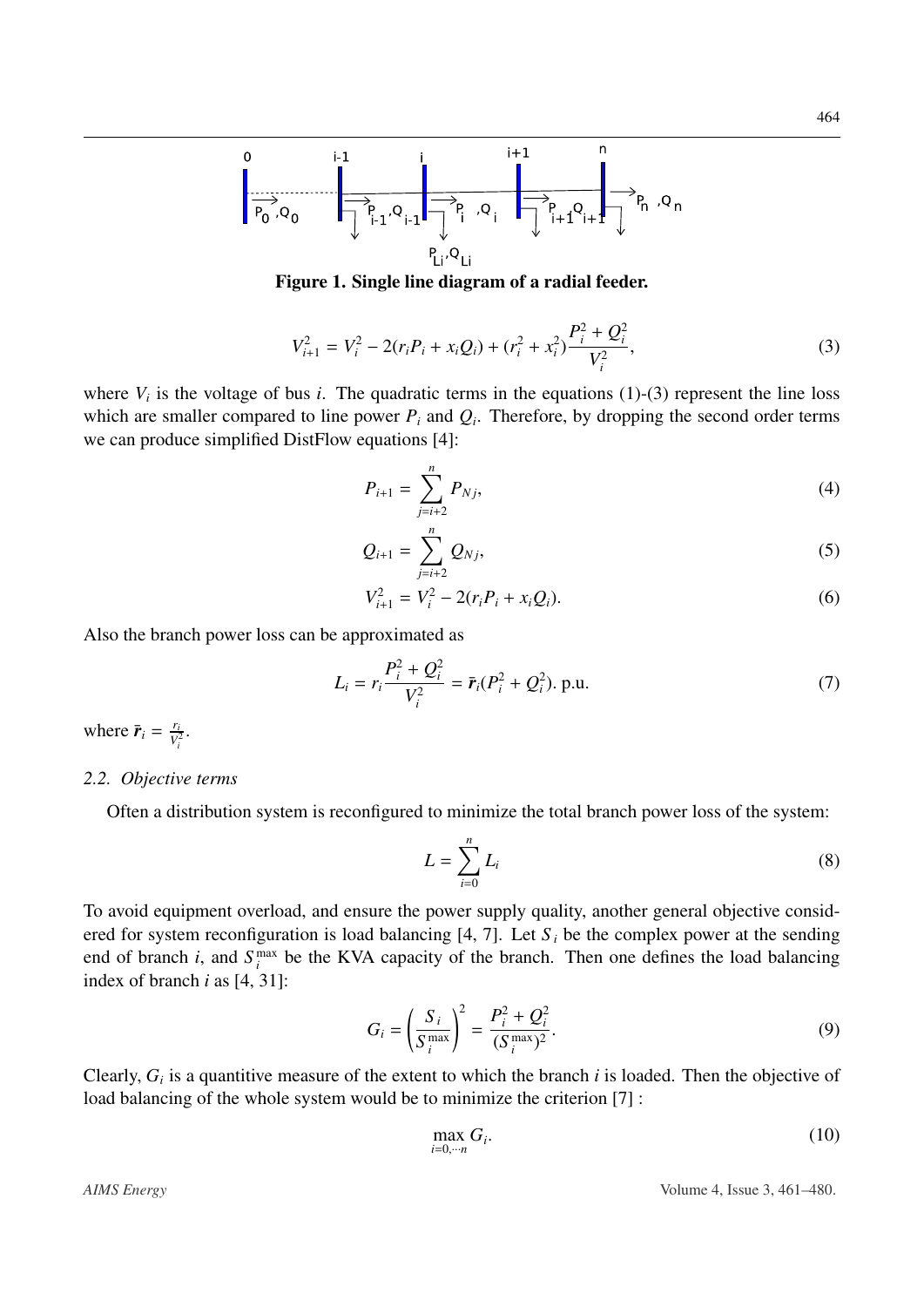Note that minimizing the criterion[\(10\)](#page-3-2) results into a minimax problem.

Another target of distribution system reconfiguration is to restore all consumer service as quickly as possible. Many factors affect the system restoration time. In many cases, the restoration time can be improved by minimizing switching operating cost [\[8,](#page-18-9) [28\]](#page-19-6). Let *s<sup>i</sup>* be a binary variable, whose value will be 1 if the state of a switch at branch *i* is changed in reconfiguration. For example, if the switch at branch *i* was normally closed, however, the system reconfiguration demands to open it, then  $s_i = 1$ . Otherwise, if the system reconfiguration demands the switch to remain close then  $s_i = 0$ . Let  $c_i$  be the cost associated with the state changing of *s<sup>i</sup>* . Then the objective of switching cost minimization can be expressed as to choose *s* such that

<span id="page-4-0"></span>
$$
\sum_{i=0,\cdots,n} c_i s_i \tag{11}
$$

is minimized.

Along with these objectives we need to maintain few constraints [\[31\]](#page-19-0):

- 1. Voltage magnitude of each bus must lie within its permissible range.
- 2. Current magnitude of each branch must lie within its permissible range.
- 3. Total load of a particular network can not exceed the capacity of the corresponding power source.
- 4. Distribution networks should be composed of radial structure operation.

### 3. Problem formulation

#### <span id="page-4-1"></span>*3.1. Path matrix*

Let us consider a distribution network with *n* branches (including tie branches),  $\hat{m}$  substations and *m* distribution buses. Assume that every branch can be closed or opened by a switch placed on the branch. A path is defined as a directed sequence of connected branches that connects two buses. For example, in Figure [2,](#page-5-0) Bus 0 is a substation and Branch 8 is a tie branch. Hence, we have  $n = 8$ ,  $\hat{m} = 1$ ,  $m = 7$ . A possible path from Bus 0 to Bus 3 can be Branch1→Branch2→ Branch3. Given a bus *l*, let  $v^{(l)} \in \mathbb{R}^n$ be a binary vector such that the value of  $v_i^{(l)}$  $\binom{1}{i}$  represents the status of the switch on the branch *i* of the network. If  $v_i^{(l)} = 1$  then the switch on the branch *i* is closed. Then we use the binary vector  $v^{(l)}$  to represent a particular switching combination of all branches so that the bus *l* can be reached from a substation. In other words, a path will be created from the substation to bus *l* by "selecting the switch states" in  $v^{(l)}$ . There may be multiple paths between the substation/s and bus *l*. Suppose, there are  $q_l$ possible paths between the substation/s and bus *l*. Then the *q<sup>l</sup>* switching combinations are indicated by  ${\{\boldsymbol{v}^{(l,j)}\}}_{i=1}^{q_l}$  $g_{i=1}^{q_i}$ . To illustrate with an example let us consider Figure [2](#page-5-0) where Bus 0 is the substation. There are two possible paths between Bus 0 and Bus 2, hence  $q_2 = 2$  and

$$
\mathbf{v}^{(2,1)} = [1 \ 1 \ 0 \ 0 \ 0 \ 0 \ 0 \ 0]^T
$$

$$
\mathbf{v}^{(2,2)} = [1 \ 0 \ 1 \ 0 \ 1 \ 1 \ 0 \ 1]^T
$$

Let us construct *m* submatrices  $B^{(1)}, B^{(2)}, \cdots B^{(m)}$  such that  $B^{(l)} = [\mathbf{v}^{(l,1)} \ \mathbf{v}^{(l,2)} \cdots \mathbf{v}^{(l,q_l)}]$ . Then every column of  $B^{(l)}$  indicates a possible path between the substation and bus *l*. Now to reach all buses from the substation in the distribution network we need to select exactly one column from each submatrix  ${B^{(l)}}_{l=1}^m$  $_{l=1}^{m}$ . Note that, by selecting more than one columns from a submatrix, we create one or more self loop/s in the system, thereby violating the required radial topology.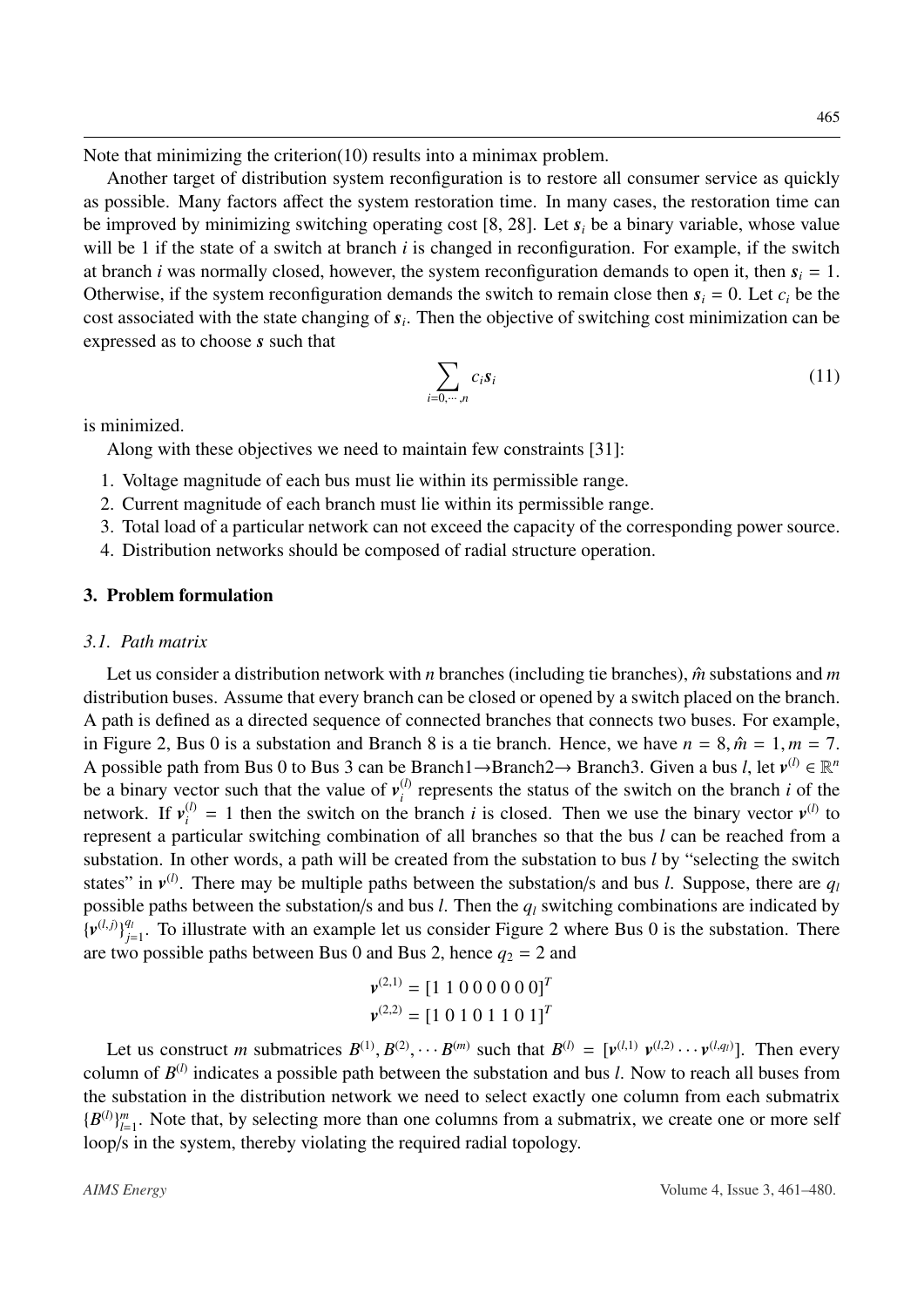<span id="page-5-0"></span>

Figure 2. Single line diagram of a distribution system. Bus 0 is a substation and Branch 8 is tie branch.

# *3.2. Radial constraint*

Different methods can be used to avoid loop in the network topology. For example, the procedure used in [\[32,](#page-19-7) [3,](#page-17-4) [27\]](#page-19-8) construct an initial network by closing all tie and branch switches of the distribution system. Then they count the number of switches in every potential loops in the network. The main principle of avoiding loop in the final distribution network is to ensure that there should be at least one open switch in each potential loop of the network. The procedure needs to know the status of each switch to ensure the radial constraint. In this work, we shall develop a methodology that can maintain radial constraint of the network by using the path matrix *B*.

To enforce the the radial topology mathematically, let us construct

<span id="page-5-1"></span>
$$
B=[B^{(1)},B^{(2)},\cdots B^{(m)}],
$$

where  $B \in \mathbb{R}^{n \times M}$  and  $M = q_1 + q_2 + \cdots + q_m$ . Let  $z \in \mathbb{R}^M$  be a binary vector which is acting as a column selector of *B*. If  $z_i = 1$  then the *i*-th column of *B* is selected. For example, in Figure [2](#page-5-0) we can construct,

$$
B = \begin{bmatrix} 1 & 11 & 11 & 11 & 11 & 11 & 11 \\ 0 & 10 & 10 & 10 & 10 & 10 & 10 \\ 0 & 01 & 10 & 10 & 10 & 10 & 10 \\ 0 & 00 & 00 & 11 & 00 & 00 & 00 \\ 0 & 01 & 01 & 01 & 01 & 01 & 01 \\ 0 & 01 & 01 & 01 & 10 & 01 & 01 \\ 0 & 00 & 00 & 00 & 00 & 00 & 11 \\ 0 & 01 & 01 & 01 & 10 & 01 & 01 \\ 0 & 00 & 00 & 00 & 00 & 00 & 11 \\ \end{bmatrix}
$$
 (12)

Since the test system in Figure [2](#page-5-0) has  $m = 7$  buses, the matrix **B** is concatenation of 7 submatrices  $B = [B^{(1)}, B^{(2)}, \cdots B^{(7)}]$ . Note that the matrix **B** has total  $M = 13$  column and every columns represents a possible path between the substation node to a particular bus. Therefore, the vector *z* has 13 components. Now if  $z_3 = 1$  then the 3rd column of *B* will be selected and hence we choose the path Branch1→Branch5→ Branch6→Branch8→Branch3 to reach Bus 2.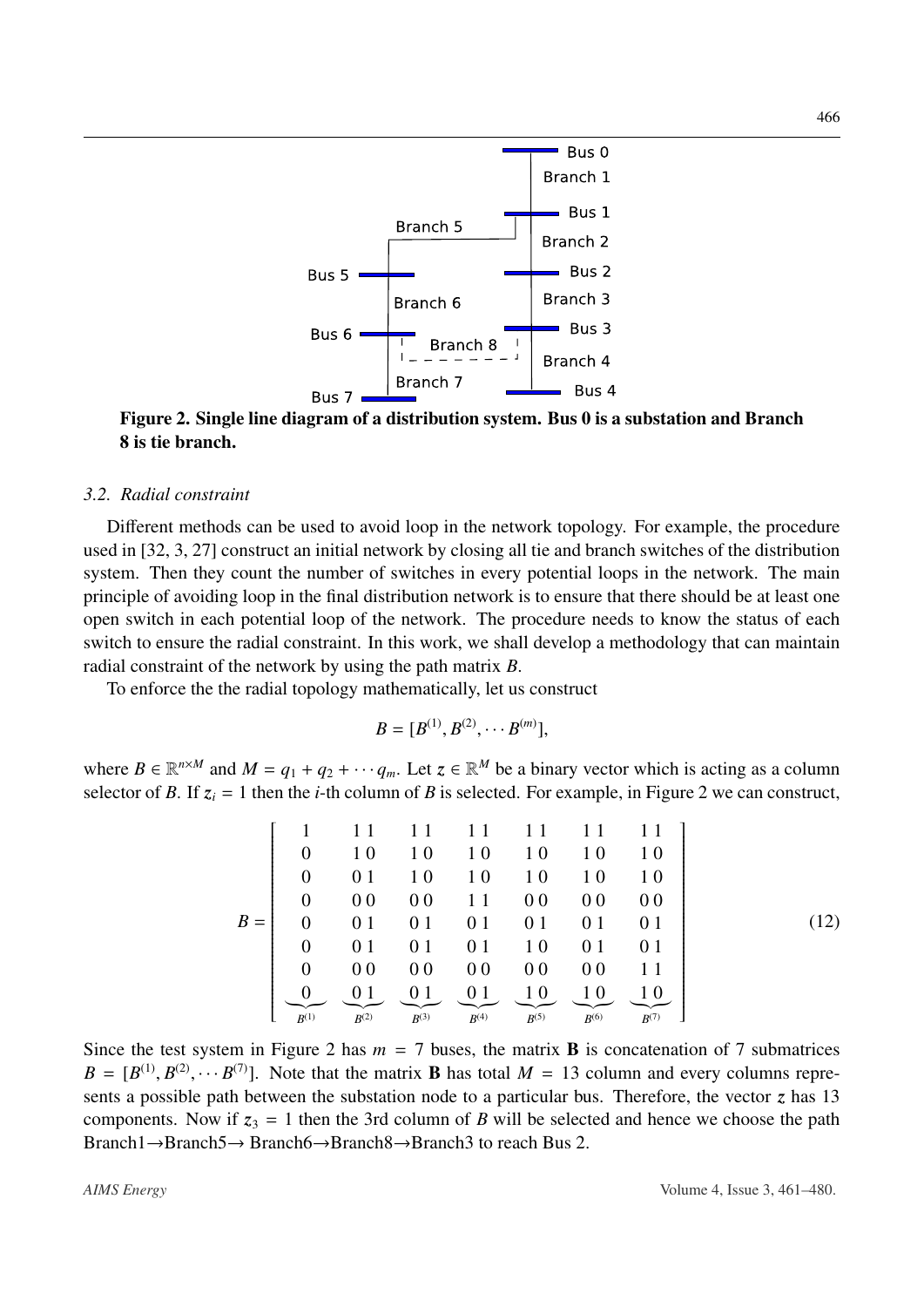Let us partition *z* as

<span id="page-6-0"></span>
$$
z = [z^{(1)}z^{(2)} \cdots z^{(m)}]^T
$$
 (13)

where the vector  $z^{(l)}$  is of length  $q_l$ . To avoid creating self loops and ensure every bus is reachable we need to impose the following constraints on *z*:

$$
\sum_{i=1}^{q_l} z_i^{(l)} = 1; \text{ for } l = 1, \cdots m. \tag{14}
$$

However, this constraint is not sufficient to rule out the possibility of generating a loop by two paths to two different buses. For example, in [\(12\)](#page-5-1), let  $z_1^{(2)} = 0$ ,  $z_2^{(2)} = 1$ ,  $z_1^{(3)} = 1$  and  $z_2^{(3)} = 0$ . Having  $z_2^{(2)}$  will select the 3rd column of B, and it allows to reach Bus. 2 via the path Branch  $\rightarrow$  Branch  $z_2^{(2)}$  will select the 3rd column of B, and it allows to reach Bus 2 via the path Branch1→Branch5→ Branch6→Branch8→Branch3, and  $z_1^{(3)} = 1$  will select the 4th column of *B*, and it allows to reach Bus 3 via the path Branch1→Branch2→ Branch3. The constraint in [\(14\)](#page-6-0) is satisfied. However, those paths together create a loop Branch1→Branch5→ Branch6→Branch8→Branch3→Branch2→Branch1. To avoid such situations, we need addition constraints.

To deal with the above issue we introduce the notation of a "subpath". We say the path associated with a column  $v^{(l,j)}$  is a subpath of the path associated with  $v^{(i,k)}$  if

<span id="page-6-1"></span>
$$
\mathbf{v}^{(i,k)} \odot \mathbf{v}^{(l,j)} = \mathbf{v}^{(l,j)},\tag{15}
$$

where  $\odot$  denotes the component wise multiplication operator between two vectors. A close inspection to [\(15\)](#page-6-1) reveals that  $v^{(l,j)}$  will be a subpath of  $v^{(i,k)}$  if

- 1. Both paths start from the same node.
- 2. Buses visited by path  $v^{(l,j)}$  are also visited by  $v^{(i,k)}$ . Note that  $v^{(i,k)}$  may visit additional buses which are not visited by  $v^{(l,j)}$ .
- 3. If the status of a particular branch is ON in path  $v^{(l,j)}$ , then the status of the branch is also ON in  $v^{(i,k)}$ .
- 4. If  $i \neq j$ , then by construction, for a fixed *l*,  $v^{(l,j)}$  cannot be a subpath of  $v^{(l,i)}$ .

If [\(15\)](#page-6-1) holds, we express this as

$$
\mathbf{v}^{(i,k)} \supset \mathbf{v}^{(l,j)}.
$$

For these rules it is clear that, if the path  $v^{(l,j)}$  is a subpath of  $v^{(i,k)}$ , and the path  $v^{(i,k)}$  is activated, then  $v^{(l,j)}$  is activated as well.

To illustrate the idea with an example, consider again Figure [2](#page-5-0) and the associated *B* matrix in [\(12\)](#page-5-1). Suppose we make  $z_1^{(3)} = 1$  i.e, we choose  $v^{(3,1)}$ . This will select the 4th column of *B*, creating a path Branch1→Branch2→Branch3 to reach Bus 3. Now to reach Bus 2 we can choose either  $v^{(2,1)}$  (2nd column of *B*) or  $v^{(2,2)}$  (3rd column of *B*). But it is readily verified that  $v^{(2,1)} \subset v^{(3,1)}$ , and  $v^{(3,1)}$  is already selected. Hence  $v^{(2,1)}$  will be selected automatically, so that we reach Bus 2 via Branch1→Branch2. In our optimization algorithm we can easily account for the above constraint. When a particular path is selected, all its subpaths must also be selected. Mathematically, we have the constraint

<span id="page-6-2"></span>
$$
\mathbf{v}^{(i,k)} \supset \mathbf{v}^{(l,j)} \qquad \Rightarrow z_k^{(i)} \le z_j^{(l)}.\tag{16}
$$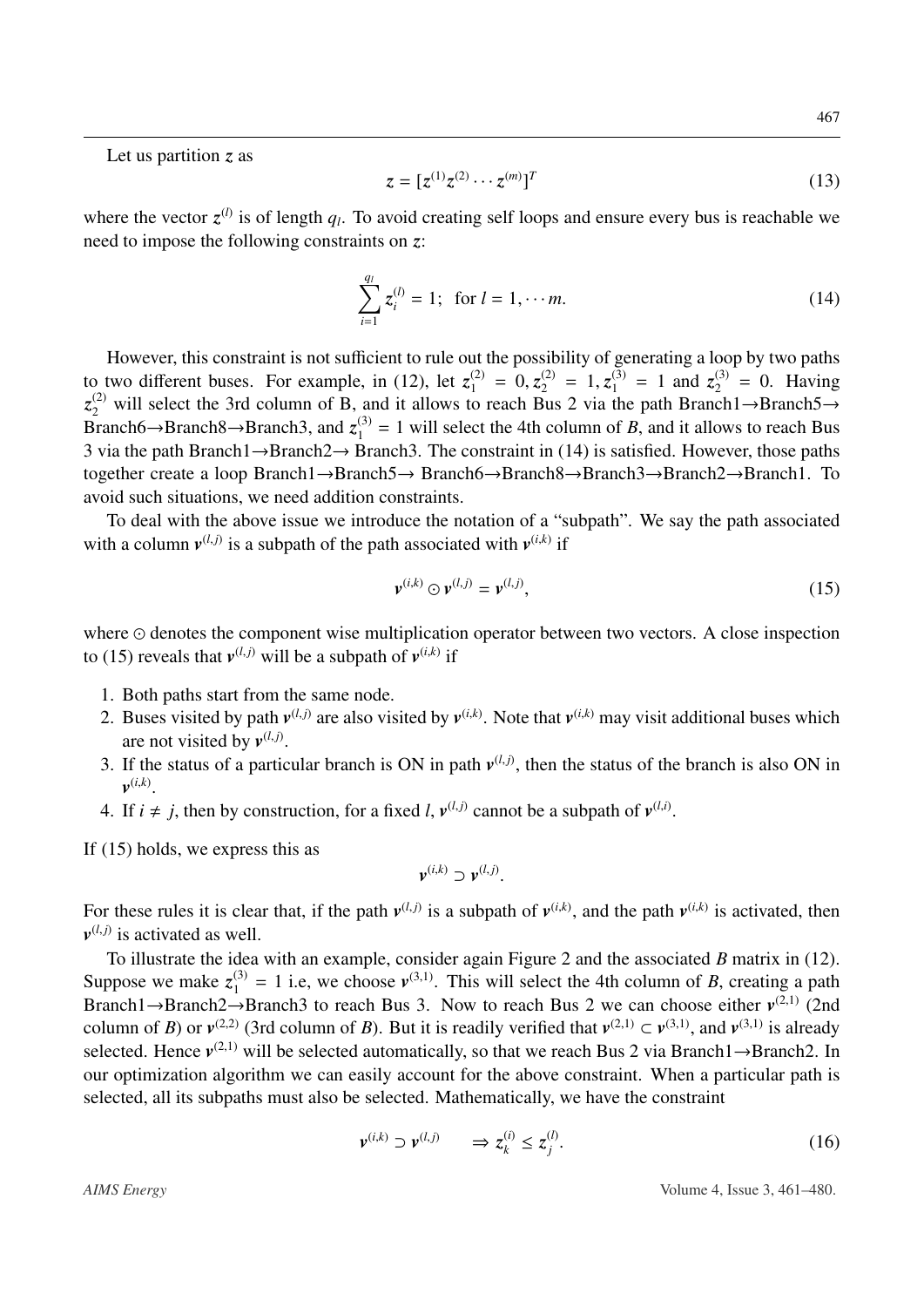For every bus *l*, construct a diagonal matrix

$$
U^{(l)}=S_{\mathit{Nl}}I_{q_l\times q_l}
$$

Then form

$$
U = \begin{bmatrix} U^{(1)} & \mathbf{0}_{q_1 \times q_2} & \cdots & \mathbf{0}_{q_1 \times q_m} \\ \mathbf{0}_{q_2 \times q_1} & U^{(2)} & \cdots & \mathbf{0}_{q_2 \times q_m} \\ \vdots & \vdots & \cdots & \vdots \\ \mathbf{0}_{q_m \times q_1} & \mathbf{0}_{q_m \times q_2} & \cdots & U^{(m)} \end{bmatrix}
$$
(17)

Let us define

<span id="page-7-1"></span> $H = R U$ .

Suppose we have chosen a *z* satisfying the constraints [\(14\)](#page-6-0) and [\(16\)](#page-6-2) to reach all buses of the *n* branch *m* bus radial network. After a few steps of algebra using the simplified DistFlow equations in [\(4\)](#page-3-3)-[\(6\)](#page-3-4), one can verify that the *l* th component of the product term *Hz* is equal to power flow via the *l* th branch. For the example in Figure [2](#page-5-0) if we take  $z = [1\ 1\ 0\ 1\ 0\ 1\ 0\ 1\ 0\ 1\ 0\ 1]^T$ , then:

$$
Hz = \begin{bmatrix} \sum_{i=1}^{7} S_{Ni} \\ \sum_{i=2}^{4} S_{Ni} \\ \sum_{i=3}^{4} S_{Ni} \\ \vdots \\ 0 \end{bmatrix} = \begin{bmatrix} P_1 + iQ_1 \\ P_2 + iQ_2 \\ P_3 + iQ_3 \\ P_4 + iQ_4 \\ \vdots \\ P_8 + iQ_8 \end{bmatrix} .
$$
 (18)

Let *R* be a  $n \times n$  diagonal matrix where the diagonal components are the branch resistance, i.e.,

 $R_{i,i} = \bar{r}_i$ ; for  $i = 1, \dots, n$ .

If the constraints  $(14)$  and  $(16)$  hold, then using  $(7)$  and  $(8)$ , the total line loss is given by

$$
(Hz)^*R(Hz) = z^*Wz,
$$
\n(19)

where

 $W = H^*RH$ 

is a known complex-valued Hermitian non-negative definite matrix; it has the form  $W_r + iW_i$ , where  $W_r$  is real valued symmetric matrix, and  $W_i$  is a real valued skew symmetric matrix. Because *z* is real valued,  $z^*W_iz = 0$ , implying

$$
z^*Wz=z^*W_rz.
$$

Now the first objective in [\(8\)](#page-3-6) can be written as

<span id="page-7-0"></span>
$$
\min_{z} z^* W_{\rm r} z \tag{20}
$$

subject to  $z_i = \{0, 1\}$ , and constraints [\(14\)](#page-6-0), [\(16\)](#page-6-2). Note that optimizing [\(20\)](#page-7-0) is a nonlinear problem because *R* is a function of *V*. However, if we fix the value of *V*, then the problem can be solved by using a standard quadratic binary programming solver [\[1\]](#page-17-5). In Table [3](#page-11-0) we have developed a two step iterative algorithm to solve the optimization problem in [\(20\)](#page-7-0).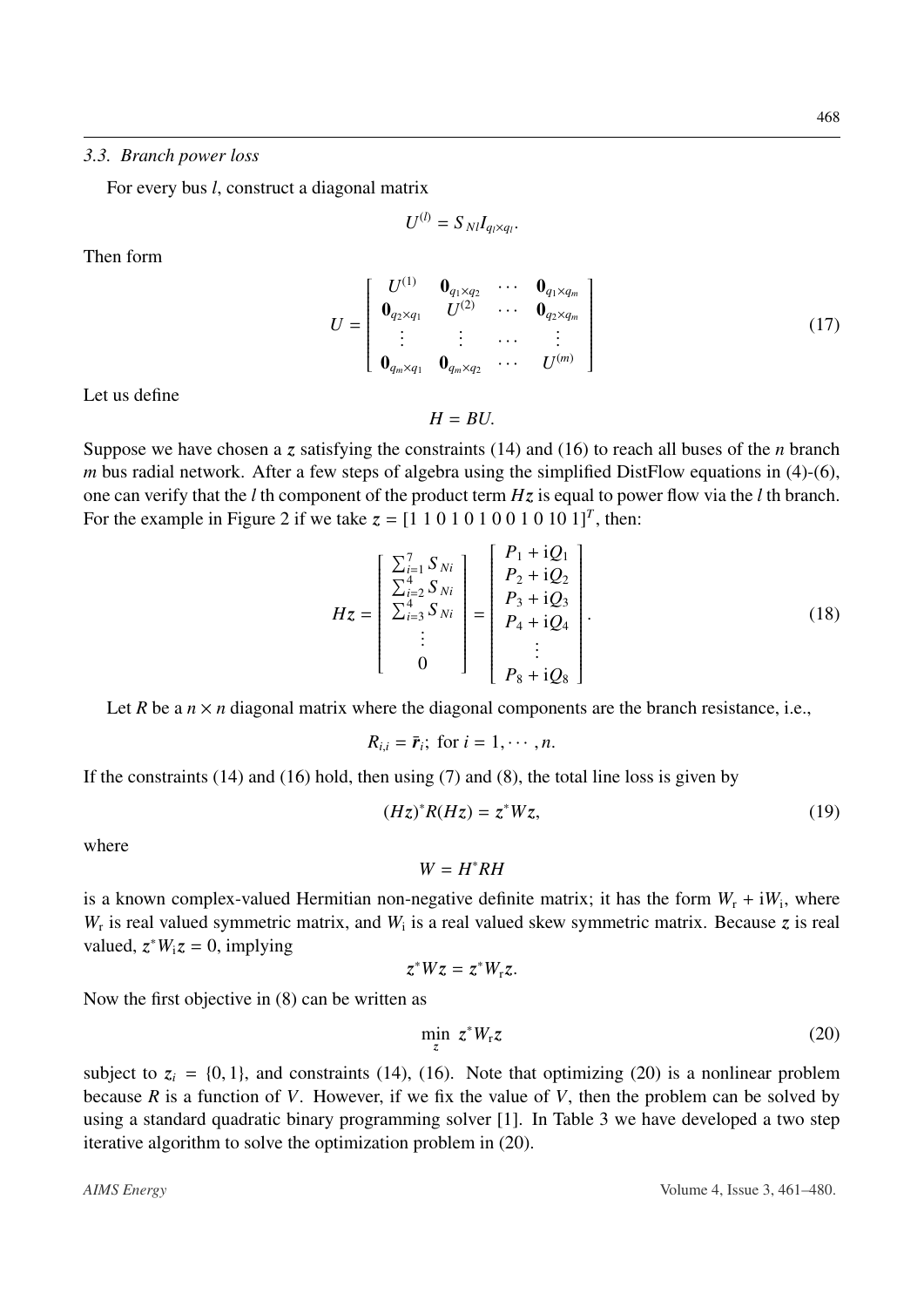#### *3.4. Load balancing*

For load balancing, the problem of minimizing the criterion [\(10\)](#page-3-2) can be formulated as

<span id="page-8-0"></span>
$$
\min y
$$
  
subject to,  $G_i \le y$ ;  $\forall i$   
 $y > 0$  (21)

with the constraints [\(14\)](#page-6-0) and [\(16\)](#page-6-2). Recall that the *l* th component of *Hz* is equal to the power flow via the *l* th branch, see the discussion around [\(18\)](#page-7-1). Hence, according to [\(9\)](#page-3-7),

$$
G_i = (H(i,:)z)^T \frac{1}{(S_i^{\max})^2} (H(i,:)z).
$$
 (22)

Then [\(21\)](#page-8-0) can be written as

$$
\min_{z,v} y \tag{23}
$$

subject to, 
$$
(H(i,:)z)^T \frac{1}{(S_i^{\max})^2} (H(i,:)z) \leq y; \ \forall i
$$
 (24)

<span id="page-8-2"></span> $y > 0$ 

#### <span id="page-8-3"></span>*3.5. Switching cost*

Recall from [\(11\)](#page-4-0) that the switching cost depends on a binary vector *s*, where  $s_i = 1$  when the state of a switch at branch *i* is changed in reconfiguration. So far we have formulated all optimization problems in terms of the variable *z*. To extend our framework to incorporate the switching costs, we first define a linear map from *z* to *s*. First we express the binary vector of branch switch status in terms of *z*. In particular,

- 1. every branch switch of the network is mapped by at least one element of *z* i.e., *z<sup>i</sup>* ,
- 2. every  $z_i$  must be mapped to exactly one branch switch.

As described in Section [3.1,](#page-4-1) every row of the matrix *B* corresponds to a particular branch switch. Let us define the length  $\mathcal{L}\lbrace v^{(l,j)} \rbrace$  of the path generated by a column  $v^{(l,j)}$  as the number of branches in that path. In particular, if 1 denotes the *M* dimensional vector of all ones, then

$$
\mathcal{L}\{\mathbf{v}^{(l,j)}\}=\mathbf{1}^T\mathbf{v}^{(l,j)}.
$$

Having  $z_j^{(l)} = 1$  means that the path associated to  $v^{(l,j)}$  is created by closing all the branch switches on the path. If  $\mathcal{L}\lbrace v^{(l,j)} \rbrace > 1$ , there is always a bus  $l_1$  and an index  $j_1$  such that  $v^{(l_1,j_1)} \subset v^{(l,j)}$ , and

<span id="page-8-1"></span>
$$
\mathcal{L}\{\mathbf{v}^{(l_1,j_1)}\} = \mathcal{L}\{\mathbf{v}^{(l,j)}\} - 1,\tag{25}
$$

meaning  $v^{(l,j)}$  has only one extra branch than  $\{v^{(l_1,j_1)}\}$ . Again, the constraint in [\(16\)](#page-6-2) implies that when  $z_j^{(l)} = 1$ , *i.e.*  $v^{(l,j)}$  is selected, then all its subpaths must also be selected. Consequently, if  $z_j^{(l)} = 1$ , then  $z_{i_1}^{(l_1)}$  $j_1^{(l_1)} = 1$ . Having  $z_{j_1}^{(l_1)}$  $y_{j_1}^{(l_1)} = 1$  requires to close all switches on  $v^{(l,j)}$ , except the only switch on the branch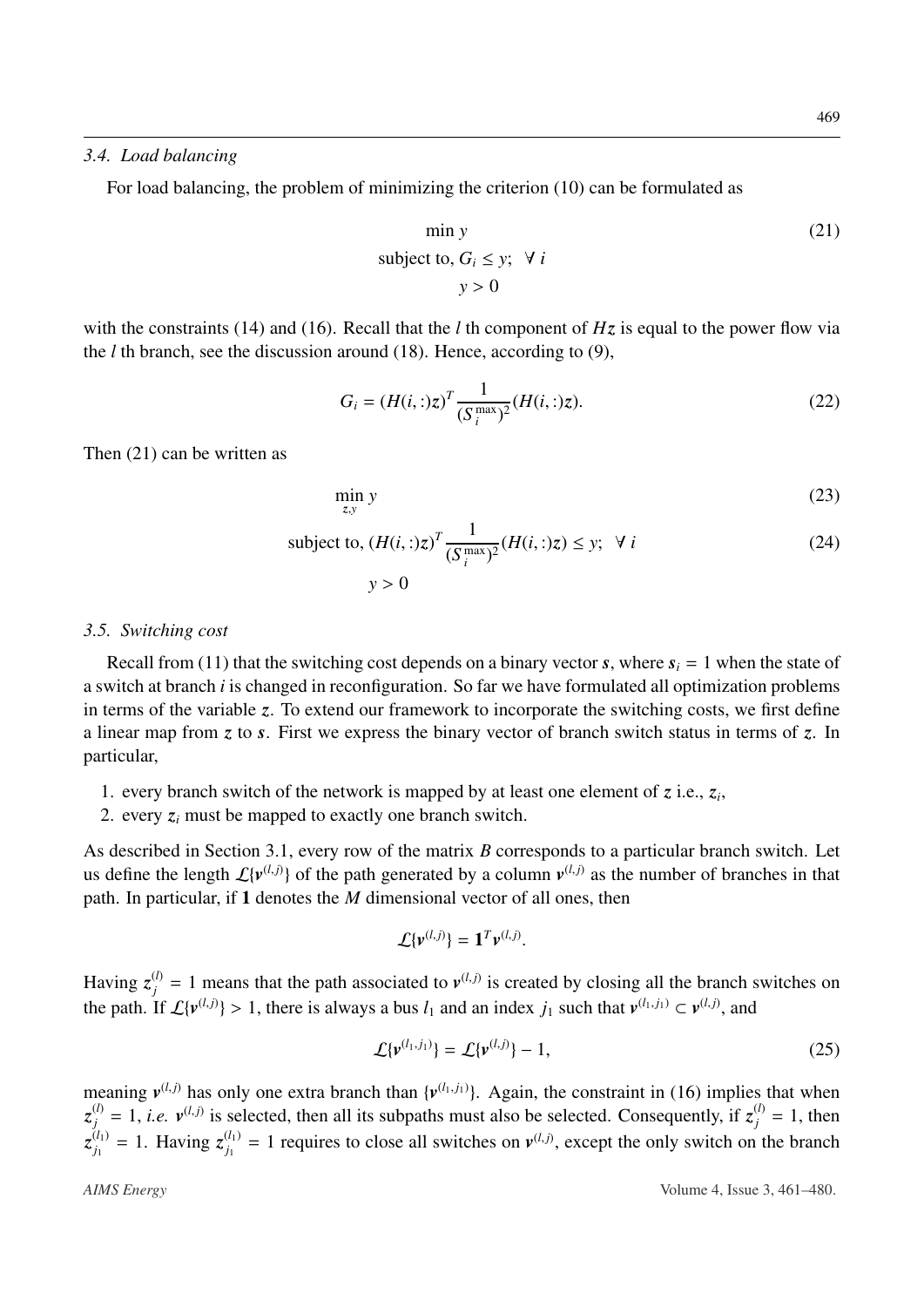#### Table 2. Mapping matrix.

<span id="page-9-0"></span>Initialization: Define an empty mapping matrix *D*. For  $l = 1 \cdots M$ 1. Consider the *l*-th column of *B*. 2. If  $\mathcal{L}(p(l)) > 1$ a) Find a column *j* of *B* such that [\(25\)](#page-8-1) is true. **b**)  $D(:, l) = B(:, l) - B(:, j)$ Else  $D(:, l) = B(:, l)$ End If End For

which is not on  $v^{(l_1, j_1)}$ . Similarly, if  $\mathcal{L}\lbrace z^{(l_1, j_1)} \rbrace > 1$ , then we can find a bus  $k_2$  and an index  $j_2$  such that  $v^{(l_2, j_2)} \subset v^{(l_1, j_1)}$  and  *⊂*  $*v*<sup>(l</sup><sub>1</sub>, *j*<sub>1</sub>)$ *, and* 

$$
\mathcal{L}\{\bm{\nu}^{(l_2,j_2)}\}=\mathcal{L}\{\bm{\nu}^{(l_1,j_1)}\}-1,
$$

Again, having  $z_i^{l_2}$  $g_{i_2}^{l_2} = 1$  requires to close all switches on  $v^{(l_1, j_1)}$ , except the only switch on the branch which is not on  $v^{(l_2, j_2)}$ . The same process continues until the length of the path is one. Thus, in process of creating the path  $v^{(l,j)}$ , the variable  $z_i^{(l)}$  $j_j^{(l)}$  need not be made responsible to close all branch switches. Instead, it is sufficient that having  $z_j^{(l)} = 1$  is equivalent of closing the switch in the branch which is in  $v^{(l,j)}$ , but is not present in any of its subpaths. For example, in [\(12\)](#page-5-1),  $v^{(3,1)}$  (4th column of *B*) is associated to the path Branch1→Branch2→ Branch3. Hence, when  $z_1^{(3)} = 1$  we select  $v^{(3,1)}$ , and we need to close switches on all of these three branches. Again,  $v^{(1,1)} \subset v^{(2,1)} \subset v^{(3,1)}$ . Now Branch3 is the only branch in  $v^{(3,1)}$ , which does not belong to any of its subpaths. Similarly, Branch<sub>2</sub> is the only branch in  $v^{(2,1)}$ , which does not belong to any of its subpaths, while the only branch in  $v^{(1,1)}$  is Branch1. According to our proposal, making  $z_1^{(3)} = 1$  closes the switch in Branch3. But, by [\(16\)](#page-6-2),  $z_1^{(3)} = 1$  implies  $z_1^{(2)} = 1$ , and thus the switch on Branch2 will have to be closed by  $z_1^{(2)} = 1$ . As this inductive process continues, eventually, all the switches in the path Branch1→Branch2→ Branch3 are closed.

Based on the above idea, we develop a generic algorithm in Table [2](#page-9-0) to generate a mapping matrix *D* such that the product *Dz* gives the switch status in the network. In particular, *Dz* is a binary vector, where, if the *j* th component of *Dz* is one, then the switch on the *j* th branch needs to be closed, otherwise the switch should be opened. For the radial network in Figure [2,](#page-5-0) the mapping matrix *D*, and switch status of different branches for  $z = [1\ 1\ 0\ 1\ 0\ 1\ 0\ 1\ 0\ 1\ 0\ 1]^T$  is

 1 1 1 1 . . . 0 |{z} *S witch* = 1 0 0 0 0 0 0 0 0 0 0 0 0 0 1 0 0 0 0 0 0 0 0 0 0 0 0 0 1 1 0 0 0 0 0 0 0 0 0 0 0 0 0 0 1 1 0 0 0 0 0 0 0 0 0 0 0 0 0 0 1 0 0 0 0 0 0 0 0 0 0 0 1 0 0 1 0 0 0 0 0 0 0 0 0 0 0 0 0 1 1 0 0 0 0 1 0 0 0 0 1 0 0 0 | {z } *D z* (26)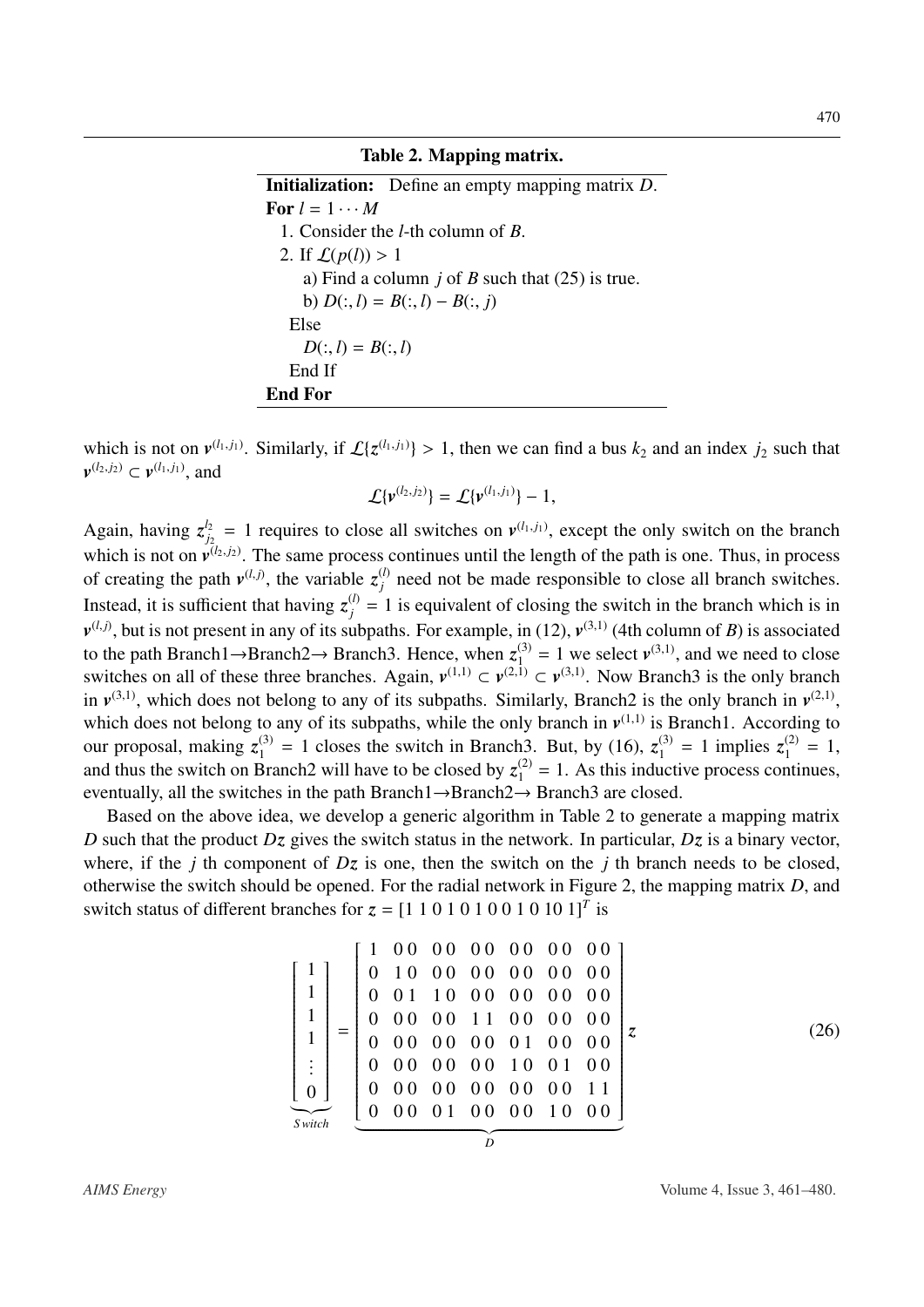Let the state of the switches before reconfiguration be represented by a binary vector  $d$ , where  $d_i = 1$ denotes the switch in the branch *i* is closed. Now construct a vector *e* such that

$$
e_i = \begin{cases} -1, & d_i = 1 \\ 1, & \text{otherwise.} \end{cases}
$$
 (27)

Now the change of switching state after distribution system reconfiguration can be represented as

<span id="page-10-0"></span>
$$
s = d + EDz \tag{28}
$$

where  $E = \text{diag}\lbrace e \rbrace$  and *s* as in [\(11\)](#page-4-0).

#### *3.6. Current constraint*

As described in Section [2.2,](#page-3-8) current magnitude of each branch of the final distribution network must lie within its permissible range. Let  $I_l^{\text{min}}, I_l^{\text{max}}$ <br>permissible current in the branch *l*. Then the current  $\int_l^{\text{max}}$  are the magnitudes of minimum and maximum permissible current in the branch *l*. Then the current constraint can be written as

$$
(I_l^{\min})^2 \le (H(l,:)z)^T \frac{1}{V_l^2} (H(l,:)z) \le (I_l^{\max})^2; \forall l
$$
\n(29)

#### *3.7. Final optimization problem*

By combining all objectives the final optimization problem can be represented as

<span id="page-10-1"></span>
$$
\min_{z,y} \ \{\tau_1(z^*W_r z) + \tau_2 y + \tau_3(cEDz)\}\tag{30}
$$

subject to  $z_i \in \{0, 1\}$  and the constraints in [\(14\)](#page-6-0), [\(16\)](#page-6-2), [\(24\)](#page-8-2), [\(29\)](#page-10-0). Where  $\tau_i \geq 0$  is related to the weighting of different objectives. We can use a mixed integer quadratic programming (MIQP) solver, like GUROBI optimization solver [\[1\]](#page-17-5), to optimize [\(30\)](#page-10-1). The final algorithm is given in Table [3.](#page-11-0) The algorithm starts with assuming  $V_i = 1$  p.u. After solving [\(30\)](#page-10-1) in Step 1, the algorithm construct a distribution network using resultant *z*. The voltage and current profile of new network is calculated in Step 3. If the voltages remain their permissible range, then the algorithm update  $V_i^{(l)}$  with the new  $V_i$ and go to Step 5. If the voltage constraints are not satisfied then the current solution is not feasible, and hence the algorithm adds a constraint with [\(30\)](#page-10-1) to ensure that the current solution will not come again (Step 4 b)). Step 5 checks whether two successive solutions are same. If two solutions are same then we get the optimum solution, and the algorithm terminates. Otherwise the algorithm returns to Step 1.

Note that the size of the path matrix *B* in [\(12\)](#page-5-1) increases with increasing the number of tie switches in the distribution network. The interesting fact is that the radial configuration of distribution system corresponds to a "spanning tree" of a graph representing the network topology [\[4\]](#page-17-1). Our problem is to seek a minimal spanning tree that satisfies the objective and constraints in [\(30\)](#page-10-1) [\[4\]](#page-17-1). The experiment result shows that the optimization algorithm always try to select a smaller path (i.e., a path with smaller number of branches) to reach from a substation to a particular bus. Hence, while constructing  $B^{(l)}$  in [\(12\)](#page-5-1) for large network, we can choose *N* number of smallest possible paths from the substation/s to bus *l*. In this work, we utilize Yen's k-Shortest path algorithm [\[34\]](#page-19-9) to find first *N* shortest paths between two nodes. In our simulations, we set  $N = 10$ .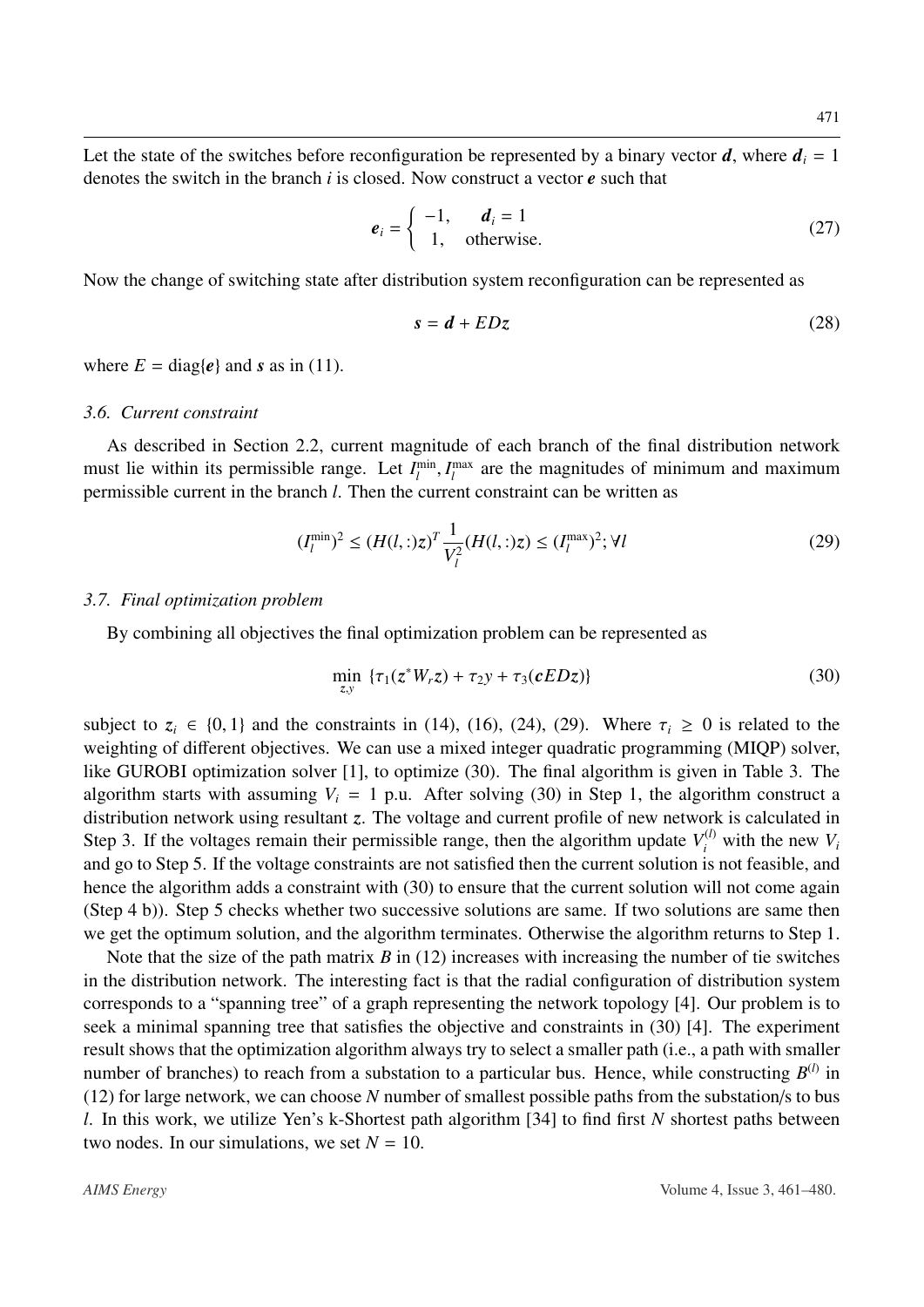<span id="page-11-0"></span>**Initialization:** Set  $V_i^{(0)} = 1; \forall i$ . For  $l = 1 \cdots \xi$ 1. Set  $V_i = V_i^{(l-1)}$  $i_i^{(l-1)}$  and solve [\(30\)](#page-10-1) using MIQP with constraints in [\(14\)](#page-6-0), [\(16\)](#page-6-2), [\(24\)](#page-8-2), [\(29\)](#page-10-0). 2. Save  $z^{(l)} = z$ , and Construct new network using z. 3. Run load flow and calculate  $V_i$ ,  $I_i$ ;  $\forall i$ . 4. If the voltages remain their permissible range then a) Set  $V_i^{(l)} = V_i^{(l-1)}$  $\mathbf{v}_i^{(l-1)}$ ;  $\forall i$ . b) Add a constraint with [\(30\)](#page-10-1) such that: For any solution  $z$ ,  $\sum_j (z^{(l)} \odot z)_j \neq \sum_j z^{(l)}_j$ *j* c) Goto Step 1. Else Set  $V_i^{(l)} = V_i$ ;  $\forall i$ . End 5. If  $l > 1$ a) Compute  $N_c = \sum_j (z_j^{(l)} - z_j^{(l-1)})$  $j^{(l-1)}$ ). b) If  $N_c = 0$  Goto Step 6. End End For 6. Construct final distribution network using  $z^{(l)}$ .

# 4. Experimental results

The performance of the proposed method is evaluated by reconfiguring three distribution test systems: 32-bus [\[4\]](#page-17-1), 70-bus [\[9\]](#page-18-10) and 135-bus [\[16\]](#page-18-11). The resulting mixed integer quadratic programs in [\(30\)](#page-10-1) were solved by using the solver GUROBI [\[1\]](#page-17-5). The objective function was modeled by using MATLAB programming. Load flow solutions were computed using MATPOWER [\[35\]](#page-19-10). For load balancing, we define a balancing index term G such that

$$
\mathbb{G} = \max_{i} \frac{P_i^2 + Q_i^2}{(S_i^{\max})^2}.
$$
\n(31)

# *4.1. 32-Bus System*

The 32-bus distribution system is shown in Figure [3.](#page-12-0) The system consists of one source transformer, 32-bus-bars, and 5 tie switches. The detail data of line impedance and load demand can be found in [\[4\]](#page-17-1). The total active and reactive power for the whole system loads are 5048.26 kW and 2547.32 kVAR, respectively. The current carrying capacity of branch No.1 – 9 are 400A, and the other remaining branches including the tie lines are 200A [\[10\]](#page-18-12).In the following, a line switch between bus *j* and *k* is denoted by  $(i, k)$ .

Most of the conventional algorithms does not consider optimizing multiobjectives (loss minimization, load balancing and switching) at the same time. Hence, for a fair comparison of the proposed algorithm with other algorithms, at first, we only consider loss minimization. We use the optimization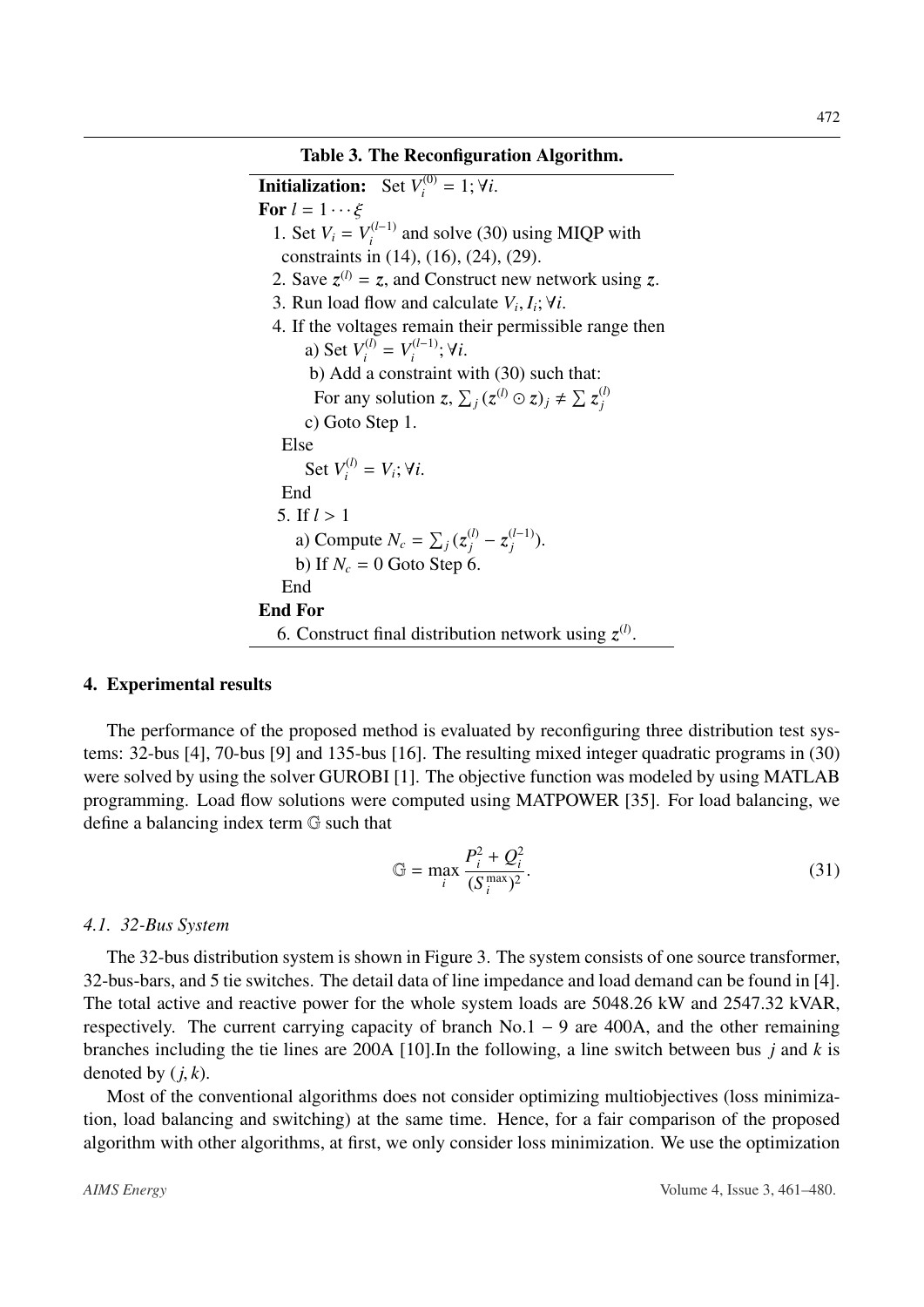<span id="page-12-0"></span>

Figure 3. Thirty-two bus test system [\[4\]](#page-17-1).

<span id="page-12-1"></span>

| Method                | Final<br>Losses<br>(kW) | Saving<br>$(\%)$ | Open Switches                                         | CPU Time(s) |
|-----------------------|-------------------------|------------------|-------------------------------------------------------|-------------|
| <b>Actual Network</b> | 202.68                  | $\overline{0}$   | $(7,20), (8,14), (11,21), (17,32), (24,28)$           |             |
| Baran $[4]$           | 146.83                  | 27.55            | $(10,11), (27,28), (30,31), (7,20), (8,14)$           | 0.13        |
| Shirmohammadi [30]    | 140.28                  | 30.78            | $(6,7), (9,10), (13,14), (31,32), (24,28)$            | 0.14        |
| Goswami [15]          | 139.55                  | 31.15            | $(6,7), (9,10), (13,14), (31,32), (24,28)$            | 0.43        |
| Gomes $[13]$          | 139.55                  | 31.15            | $(6,7)$ , $(8,9)$ , $(13,14)$ , $(31,32)$ , $(24,28)$ | 0.83        |
| McDermott [22]        | 139.55                  | 31.15            | $(6,7)$ , $(8,9)$ , $(13,14)$ , $(31,32)$ , $(24,28)$ | 0.91        |
| Proposed              | 139.55                  | 31.15            | $(6,7)$ , $(8,9)$ , $(13,14)$ , $(31,32)$ , $(24,28)$ | 0.28        |

Table 4. 32-bus reconfiguration results.

in [\(30\)](#page-10-1) where we set  $\tau_1 = 1$  and  $\tau_2 = 0$ ,  $\tau_3 = 0$ . The initial losses of the test system was 202.68 kW. Table [4](#page-12-1) shows a comparison between various algorithms. As can be seen, the methods of Goswami [\[15\]](#page-18-13), Gomes [\[13\]](#page-18-14), McDermott [\[22\]](#page-18-15) find the optimum configuration. The Shirmohammadi [\[30\]](#page-19-11) method also find a near-optimum solution. In the case, we found that most of the algorithms have obtained near-optimum solution since the system is small. Tabl[e4](#page-12-1) also shows the computation times required by different algorithms for solving the optimization problem. The simulations are performed in MATLAB using an Intel Core 2 Duo 2.66 GHz processor with 4-GB of memory.

We then overload some buses of the test system and investigate the performance of different algorithms for loss minimization. The output will demonstrate the robustness of different algorithms. We consider the overloading proposed in [\[14\]](#page-18-16). The loads at bus 9 and bus 13 were 60 kW 20 kVAR and 120 kW 80 kVAR respectively. The load of both buses were changed to 420 kW 200 kVAR. The initial line losses become 299.94 kW. Table [5](#page-13-0) shows a comparison of system reconfiguration performance of different algorithms. As demonstrated in [\[14\]](#page-18-16), the optimum results obtained by using the exhaustive evaluation algorithm suggests to open  $(8, 9)$ ,  $(13, 14)$ ,  $(27, 28)$ ,  $(31, 32)$ ,  $(7, 20)$ . Hence, the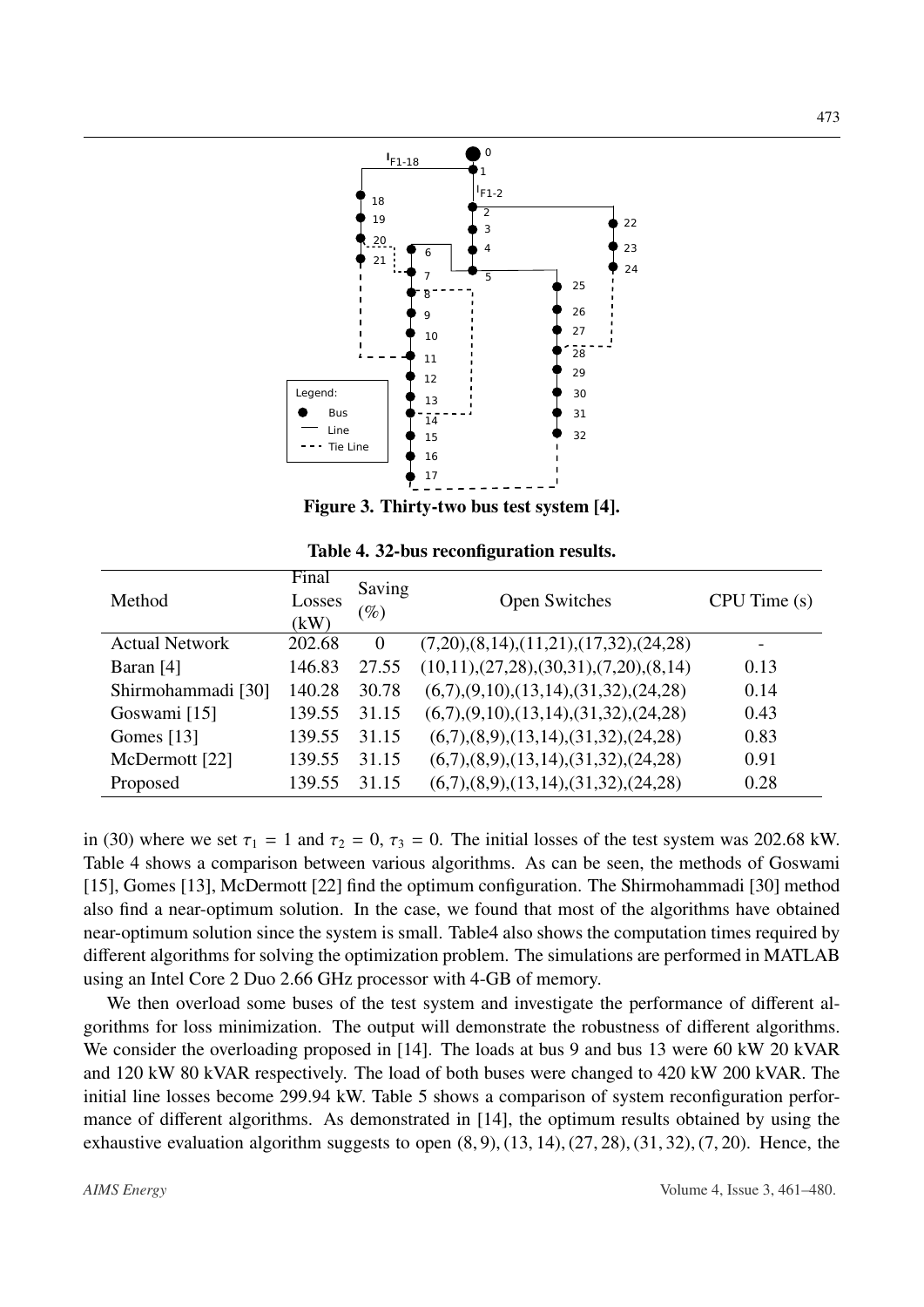<span id="page-13-0"></span>

| Method                | Final<br>Losses<br>(kW) | Saving<br>$(\%)$ | <b>Open Switches</b>                                                                 | CPU Time(s) |
|-----------------------|-------------------------|------------------|--------------------------------------------------------------------------------------|-------------|
| <b>Actual Network</b> | 299.94                  | 0                | (7, 20), (8, 14), (11, 21),<br>(17, 32), (24, 28)                                    |             |
| Shirmohammadi [30]    | 208.5                   | 30.4             | (6, 7), (9, 10), (13, 14),<br>$(16, 17), (24, 28)$<br>$(9, 10), (13, 14), (27, 28),$ | 0.16        |
| Goswami [15]          | 211.4                   | 29.5             | (7, 20), (17, 32)                                                                    | 0.39        |
| Gomes $[13]$          | 207.8                   | 30.7             | (6, 7), (9, 10), (13, 14),<br>(27, 28), (17, 32)                                     | 0.89        |
| McDermott [22]        | 214.8                   | 28.4             | (6, 7), (8, 9), (12, 13),<br>$(31, 32), (24, 28)$<br>$(8, 9), (13, 14), (27, 28),$   | 1.02        |
| Proposed              | 201.2                   | 32.9             | (31, 32), (7, 20)                                                                    | 0.31        |

Table 5. 32-bus Reconfiguration results with bus overloading.

<span id="page-13-1"></span>Table 6. Feeders currents and minimum voltages of 32-bus system with bus overloading. Current values are in Ampere.

| Method                | $I_{F1-2}$ | $I_{F1-18}$ | $V_{\min}$ (p.u.) |
|-----------------------|------------|-------------|-------------------|
| <b>Actual Network</b> | 397.34     | 31.34       | 0.8714            |
| Shirmohammadi [30]    | 248.5      | 166         | 0.9270            |
| Goswami [15]          | 327.6      | 86          | 0.9269            |
| Gomes $[13]$          | 239.8      | 175         | 0.9332            |
| McDermott [22]        | 233.23     | 182.2       | 0.9107            |
| Proposed              | 286.7      | 126.4       | 0.9334            |
|                       |            |             |                   |

proposed algorithm gets the optimum solution. It saves 32.9% the total line loss. Another interesting observation is that although McDermott [\[22\]](#page-18-15) method found optimum solution in Table [4,](#page-12-1) however, it shows worst result in Table [5.](#page-13-0) Table [6](#page-13-1) shows the currents of two main feeders before and after system reconfiguration.

We include the switching cost to the optimization in [\(30\)](#page-10-1). As demonstrated in [\[8\]](#page-18-9), we set the opening cost of a feeder switch is 1 and closing cost of a tie switch is 0.5. In particular, we set

<span id="page-13-2"></span>
$$
c_i = \begin{cases} 1, & \text{If branch i is a line feeder} \\ 0.5, & \text{if branch i is a tie feeder.} \end{cases} \tag{32}
$$

We consider the actual 32-bus system [\[4\]](#page-17-1) to illustrate the effect of multiobjective optimization on system reconfiguration. We set different values of  $\tau_i$  [\(30\)](#page-10-1) to check the performance in Table [7.](#page-14-0) As can be seen, the switching cost increases with increasing the loss savings. Another interesting issue is that if we change the value of  $\tau_3$  from 0.004 to 0.001, the switching cost jumps from 3 to 7.5, whereas the loss savings increases only 2.4%. This may be an important consideration issue while reconfiguring distribution system. The effect of load balancing can be visualized effectively when we consider a distribution system where power is supplied from multiple feeders. In the following, we consider some multifeeder distribution systems.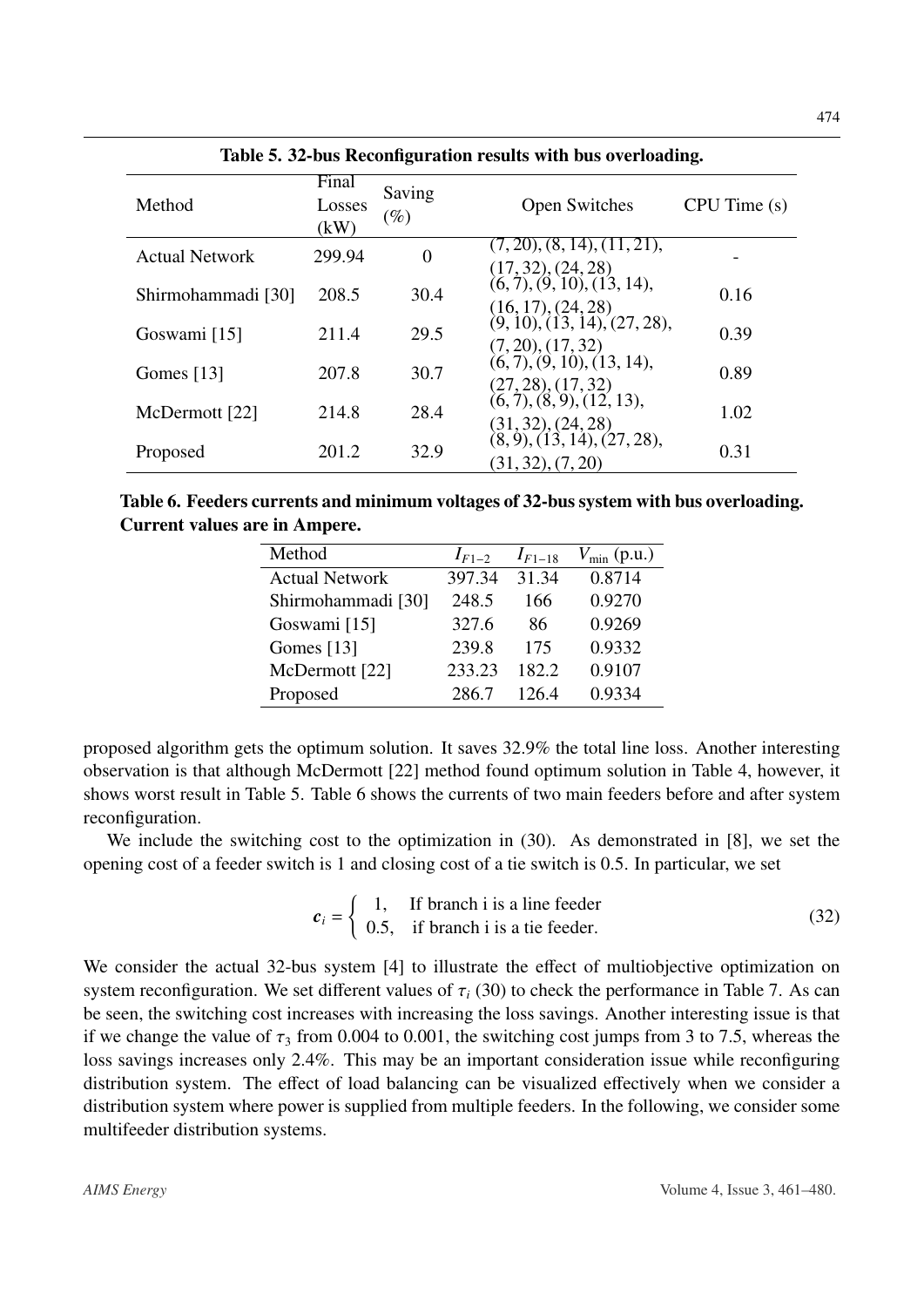<span id="page-14-1"></span><span id="page-14-0"></span>

| $V_{\text{min}}(\text{p.u.})$<br>0.9336<br>0.8526<br>0.9378<br>0.9298<br>0.3646<br>0.5476<br>0.4359<br>0.3755<br>0.4509<br>0.3643<br>Ů<br>0.3396<br>0.4174<br>0.3588<br>0.6554<br>Ů<br>Switch<br>Cost<br>1.5<br>$\frac{3}{4}$<br>$\circ$<br>$\circ$<br>$\circ$<br>Switch<br>Cost<br>1.5<br>7.5<br>$\circ$<br>$\mathfrak{g}$<br>is Reconfiguration results with multiobjective optimization.<br>s Reconfiguration results with multiobjective optimization.<br>(22, 67), (9, 50), (29, 64), (45, 60)<br>(22, 67), (67, 15), (21, 27), (9, 50)<br>$(11, 21), (7, 20)$<br>$(11, 21), (7, 20), (8, 14),$<br>$(22, 67), (9, 50)$<br>$(22, 67), (9, 50), (29, 64)$<br>Close Tie Switches<br>Close Tie Switches<br>(17, 32), (24, 28)<br>(11, 21)<br>(62, 65)<br>(9, 10), (13, 14), (31, 32), (24, 28)<br>Open Line Feeder Switches<br>$(48, 49)$ , $(65, 66)$<br>$(28, 29)$ , $(49, 50)$ , $(62, 65)$<br>$(28, 29)$ , $(40, 44)$ , $(49, 50)$ , $(62, 65)$<br>$(28, 29)$ , $(40, 44)$ , $(49, 50)$ , $(62, 65)$<br>Open Line Feeder Switches<br>(6, 7), (10, 11)<br>$(7,8)$<br>(22, 67)<br>$(6, 7)$ ,<br>Table 7.32-bu<br>Table 8.70-bu |                                  |        |       |        |                         |       |        |        |        |        |        |
|-----------------------------------------------------------------------------------------------------------------------------------------------------------------------------------------------------------------------------------------------------------------------------------------------------------------------------------------------------------------------------------------------------------------------------------------------------------------------------------------------------------------------------------------------------------------------------------------------------------------------------------------------------------------------------------------------------------------------------------------------------------------------------------------------------------------------------------------------------------------------------------------------------------------------------------------------------------------------------------------------------------------------------------------------------------------------------------------------------------------------------------|----------------------------------|--------|-------|--------|-------------------------|-------|--------|--------|--------|--------|--------|
|                                                                                                                                                                                                                                                                                                                                                                                                                                                                                                                                                                                                                                                                                                                                                                                                                                                                                                                                                                                                                                                                                                                                   |                                  |        |       |        | $V_{\min}(\text{p.u.})$ | 0.884 | 0.9083 | 0.9011 | 0.9192 | 0.9155 | 0.9155 |
|                                                                                                                                                                                                                                                                                                                                                                                                                                                                                                                                                                                                                                                                                                                                                                                                                                                                                                                                                                                                                                                                                                                                   |                                  |        |       |        |                         |       |        |        |        |        |        |
|                                                                                                                                                                                                                                                                                                                                                                                                                                                                                                                                                                                                                                                                                                                                                                                                                                                                                                                                                                                                                                                                                                                                   |                                  |        |       |        |                         |       |        |        |        |        |        |
|                                                                                                                                                                                                                                                                                                                                                                                                                                                                                                                                                                                                                                                                                                                                                                                                                                                                                                                                                                                                                                                                                                                                   |                                  |        |       |        |                         |       |        |        |        |        |        |
| 24.31<br>Saving                                                                                                                                                                                                                                                                                                                                                                                                                                                                                                                                                                                                                                                                                                                                                                                                                                                                                                                                                                                                                                                                                                                   | Saving                           |        | 28.75 | 31.15  |                         |       |        |        |        |        |        |
|                                                                                                                                                                                                                                                                                                                                                                                                                                                                                                                                                                                                                                                                                                                                                                                                                                                                                                                                                                                                                                                                                                                                   | Losses<br>$\boxed{\text{final}}$ | 202.68 | 144.4 | 139.55 | Losses<br>Final         |       |        |        |        | 301.4  | 301.6  |
| 153.4<br>(kW)<br>315.6<br>304.9<br>314.3<br>(kW)                                                                                                                                                                                                                                                                                                                                                                                                                                                                                                                                                                                                                                                                                                                                                                                                                                                                                                                                                                                                                                                                                  | $\tau_3$                         |        | 0.004 | 0.001  | $\mathfrak{r}_3$        |       |        |        |        |        | 0.001  |
| 341.43<br>$\frac{50.0}{5}$<br>$0.01\,$<br>$\begin{array}{c} 0.01 \\ 0.002 \\ 0.001 \end{array}$<br>0.05<br>$0.01\,$                                                                                                                                                                                                                                                                                                                                                                                                                                                                                                                                                                                                                                                                                                                                                                                                                                                                                                                                                                                                               | $\mathcal{L}_{2}$                |        |       |        | $\mathcal{L}_{2}$       |       |        |        |        |        |        |
|                                                                                                                                                                                                                                                                                                                                                                                                                                                                                                                                                                                                                                                                                                                                                                                                                                                                                                                                                                                                                                                                                                                                   | $\overline{\tau}$                |        |       |        | $\overline{\tau}$       |       |        |        |        |        |        |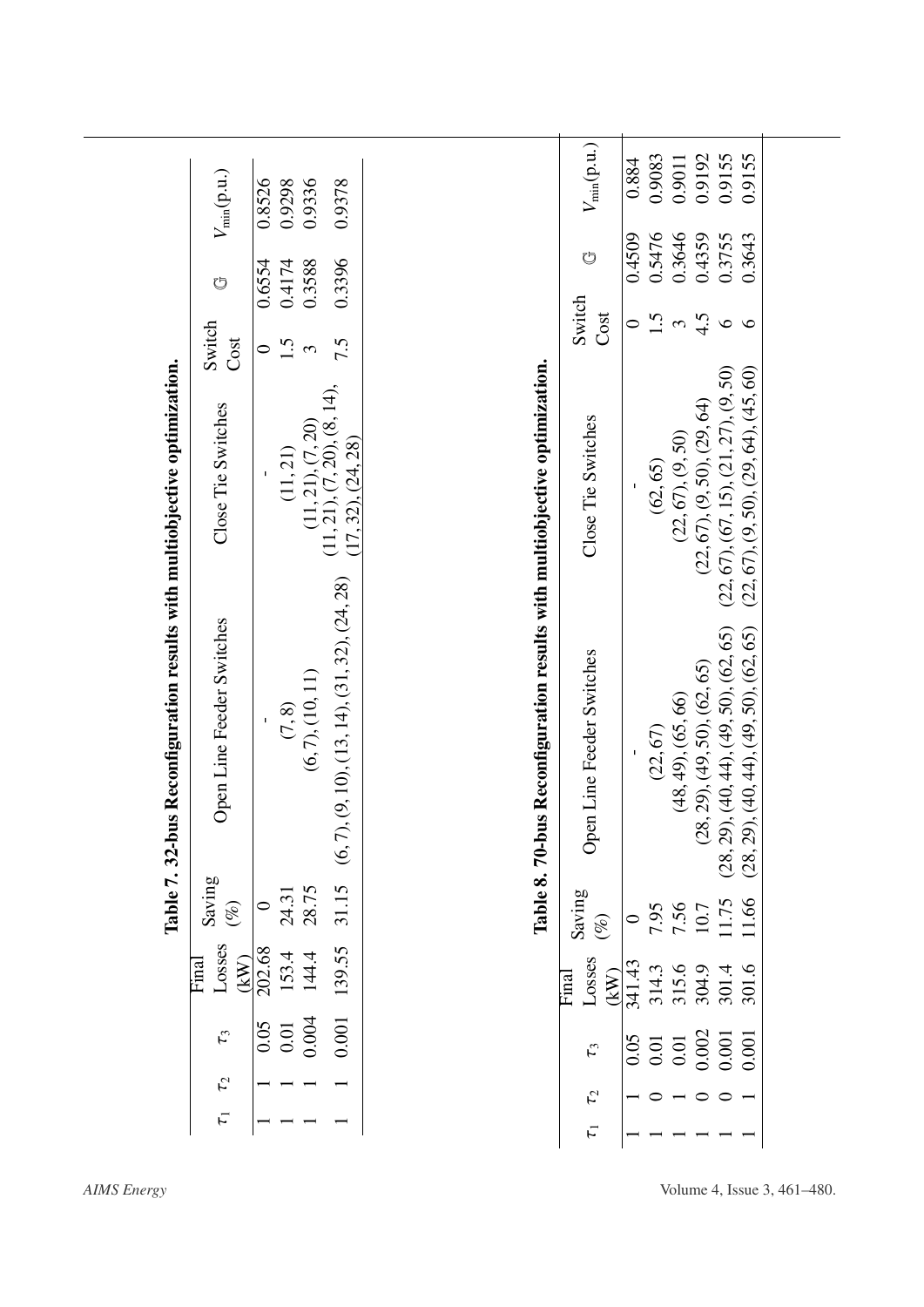<span id="page-15-0"></span>

Figure 4. 70-bus test system [\[9\]](#page-18-10).

#### *4.2. 70-bus system*

The 70-bus test system is shown in Figure [4.](#page-15-0) It is an 11 kV distribution system that has two substations, 70 buses, 68 feeder lines and 8 tie lines. System data can be found in [\[9\]](#page-18-10). The base voltage and power of the system are 11 kV and 10 MVA respectively. Before network reconfiguration, total loss of the system was 341.43 kW. Table [9](#page-16-0) shows the reconfiguration results for loss minimization by different algorithms. In the optimization of [\(30\)](#page-10-1), we set  $\tau_1 = 1$  and  $\tau_2 = 0, \tau_3 = 0$ . The proposed method recommends to open the switches  $(9, 15)$ ,  $(21, 27)$ ,  $(28, 29)$ ,  $(43, 38)$ ,  $(40, 44)$ ,  $(49, 50)$ ,  $(62, 65)$ ,  $(67, 15)$ . As can be seen the proposed algorithm can performs better than [\[9\]](#page-18-10). We then consider multiobjective optimization in Table [8.](#page-14-1) As before, we set the values of  $c_i$  as in [\(32\)](#page-13-2). There are some interesting observations. Let us consider the case  $\tau_1 = 1, \tau_3 = 0.01$ , where we do not consider load balancing i.e.,  $\tau_2$  = 0. The switching cost is 1.5, however the load balancing index is high =0.5476. Again, when we take  $\tau_2 = 1$ , the line loss remain almost same, the value of load balancing index decreases significantly (G = 0.3646), however switching cost increases to 3. Hence, one case calibrate the value of  $\tau_i$  to reach a desire target a desire target.

#### *4.3. 135-Bus System*

To illustrate the performance of the proposed framework in a relatively large network we consider an 13.8 kV distribution system that has eight substations, 143 buses, 135 branch lines and 21 tie lines [\[16\]](#page-18-11). System data can be found in "http://venus.ece.ndsu.nodak.edu/∼kavasseri/reds.html". The base voltage and power of the system are 13.8 kV and 10 MVA respectively. The reconfiguration results for different settings are shown in Table [10.](#page-16-1)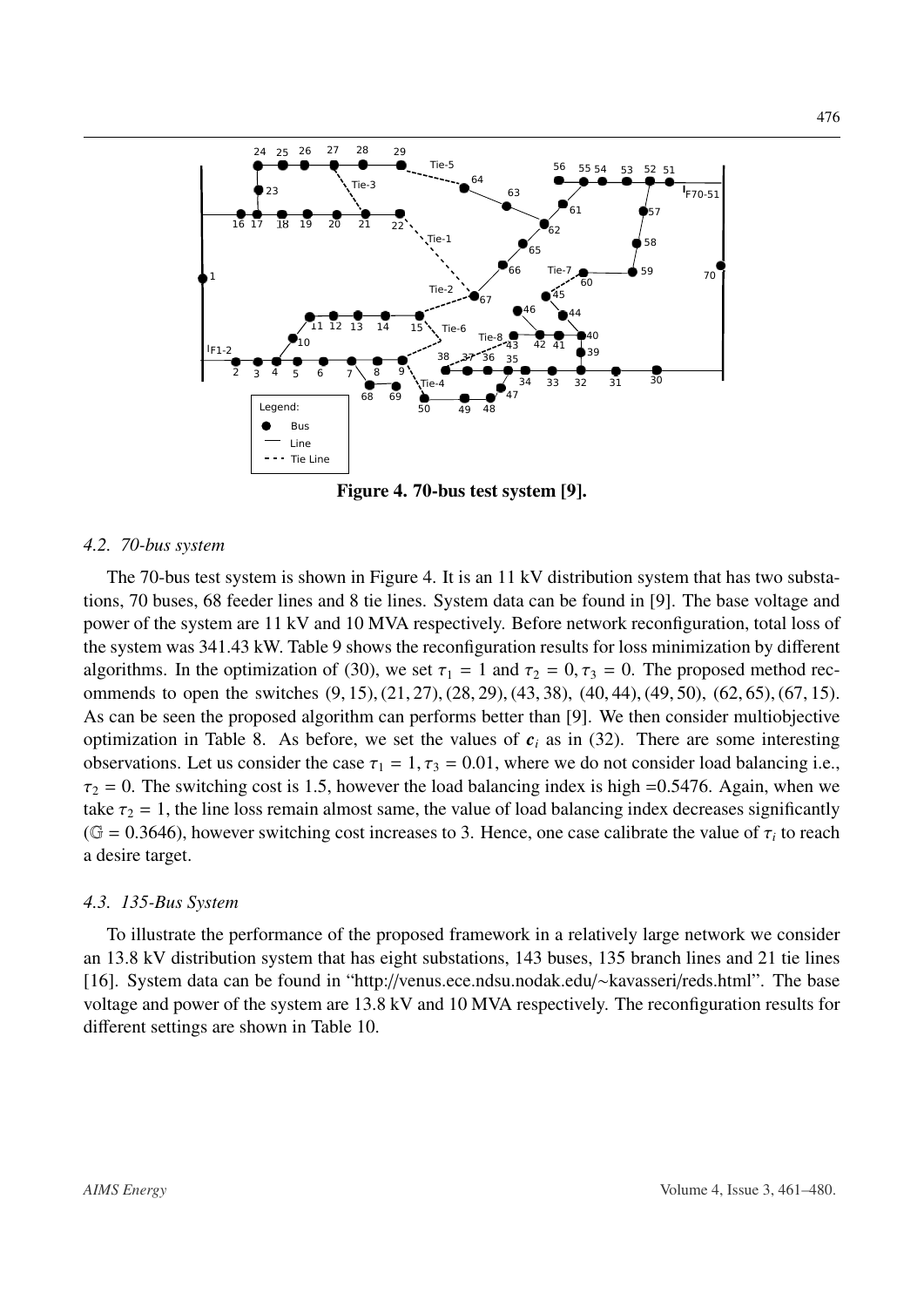<span id="page-16-1"></span><span id="page-16-0"></span>

|             |       |        | Method                                                                                     | Losses<br>Final | Saving  | $I_{F1-2}$ | $I_{F70-51}$                                                   | $V_{min}(p.u.)$                          |           |        |        |
|-------------|-------|--------|--------------------------------------------------------------------------------------------|-----------------|---------|------------|----------------------------------------------------------------|------------------------------------------|-----------|--------|--------|
|             |       |        |                                                                                            | (KW)            | $(\%)$  |            |                                                                |                                          |           |        |        |
|             |       |        | <b>Actual Network</b>                                                                      | 341.43          | $\circ$ | 123.5      | 166.3                                                          | 0.884                                    |           |        |        |
|             |       |        | 5<br>$Das$ [                                                                               | 304.9           | 10.7    | 145        | 157.47                                                         | 0.9121                                   |           |        |        |
|             |       |        | Proposed                                                                                   | 301.4           | 11.75   | 145        | 151.78                                                         | 0.9155                                   |           |        |        |
|             | (KW)  | $(\%)$ |                                                                                            |                 |         |            |                                                                |                                          | Cost      |        |        |
| 0.01        | 268.6 | 0      |                                                                                            |                 |         |            |                                                                |                                          | $\subset$ | 0.0478 | 0.6553 |
|             |       |        | (142, 143), (32, 36), (49, 52),                                                            |                 |         |            |                                                                | $(143, 74)$ , $(39, 136)$ , $(26, 52)$ , |           |        |        |
| $\circ$     | 256   | 7.47   |                                                                                            |                 |         |            |                                                                | (63, 121), (91, 104), (97, 121),         | 13.5      | 0.0316 | 0.8367 |
|             |       |        | $(90, 91), (96, 97), (106, 107),$<br>(105,119),(126,127),(135,136)<br>(49, 52), (106, 107) |                 |         |            | $(111,48)$ , $(127,77)$ , $(136,99)$<br>$(26,52)$ , $(111,48)$ |                                          |           |        |        |
| 0.0001      | 228.3 | 15     |                                                                                            |                 |         |            |                                                                |                                          | 3         | 0.0361 | 0.8583 |
| 0.0001<br>○ | 223.6 | 16.75  | (107, 108)                                                                                 |                 |         |            | (111, 48)                                                      |                                          | 1.5       | 0.0387 | 0.8305 |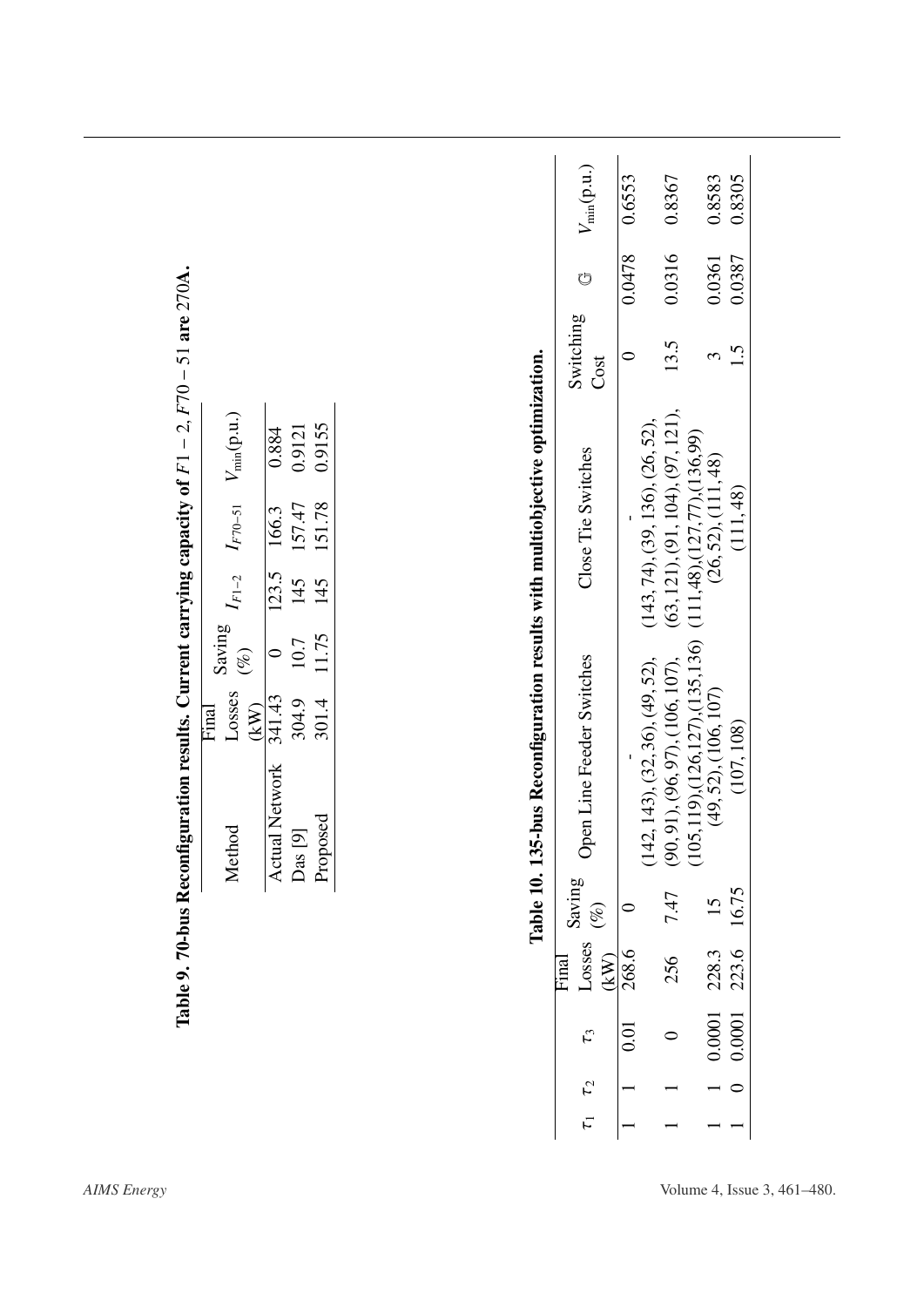## 5. Conclusion

The paper presents a mathematical framework for distribution system reconfiguration. The optimization formulation is in quadratic mixed integer form, and we solve them efficiently by using a solver called GUROBI. In experimental section we demonstrate different aspects of system reconfigurations. The proposed approach considers some practical objectives associated with distribution system reconfiguration problem and applied it efficiently to reconfigure some realistic test systems. Furthermore, the algorithm is also capable of reconfiguring relatively large scale distribution system such as 135-bus test system. Therefore, the proposed methodology can be applied in practical distribution system reconfiguration.

Although, the proposed method considers many important reconfiguration factors like brach power loss minimization, load balancing, switching cost, there exists some others factors that can improve the reconfiguration performance of real distribution system. For example considering the effect of adding/removing distributed generations (DGs) on distribution system is a factor that can improve the reconfiguration performance [\[19,](#page-18-7) [12\]](#page-18-6). The proposed mathematical model is general enough to incorporate the effect of changing DG connections on the reconfiguration performance. For example, if the DGs do not affect the transient stability of the whole system significantly we can include an objective function similar to the switching cost (see Section[-3.5\)](#page-8-3) that incorporates the operating cost of DGs in reconfiguration problem. However, if large number of DGs are connected in the system then we need to consider their effect on transient stability of the whole system [\[33,](#page-19-3) [19\]](#page-18-7). Similar to [\[19\]](#page-18-7), we can consider the critical cleaning time (CCT) index of DG units as a reconfiguration factor to handle the effect of transient stability. In the future work, we will extend the proposed mathematical model to incorporate the effect of DGs in reconfiguration.

### Conflict of interest

All authors declare no conflicts of interest in this paper.

# References

- <span id="page-17-5"></span>[1.](http://www.ams.org/mathscinet-getitem?mr=2012&return=pdf) GUROBI Optimization, 2012. Available from: http://www.gurobi.com/.
- <span id="page-17-3"></span>2. Abur A (1996) A modified linear programming method for distribution system reconfiguration. *Int J Elec Power* 18: 469-474.
- <span id="page-17-4"></span>3. Ajaja A, Galiana F (2012) Distribution network reconfiguration for loss reduction using milp. *IEEE PES ISGT* , 1-6.
- <span id="page-17-1"></span>4. Baran M, Wu F (1989) Network reconfiguration in distribution systems for loss reduction and load balancing. *IEEE Trans Power Deliver* 4: 1401-1407.
- <span id="page-17-0"></span>5. Brown R (2008) Impact of smart grid on distribution system design. *Power and Energy Society General Meeting - Conversion and Delivery of Electrical Energy in the 21st Century, 2008 IEEE*. 1-4.
- <span id="page-17-2"></span>6. Carreno E, Romero R, Padilha-Feltrin A (2008) An efficient codification to solve distribution network reconfiguration for loss reduction problem. *IEEE Trans Power Syst* 23: 1542-1551.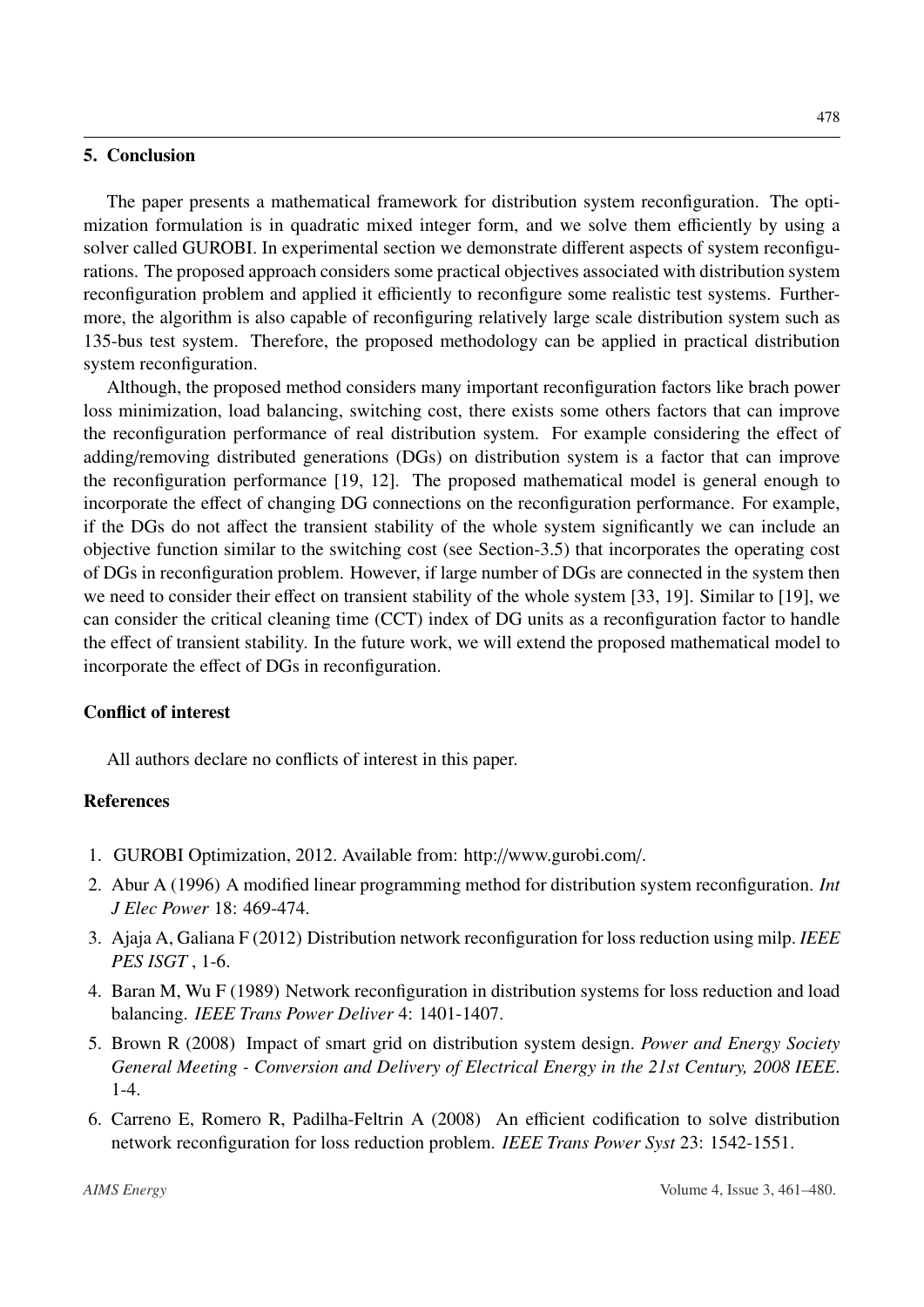- <span id="page-18-8"></span>7. Chiang HD, Jean-Jumeau R (1990) Optimal network reconfigurations in distribution systems. i. a new formulation and a solution methodology. *IEEE Trans Power Deliver* 5: 1902-1909.
- <span id="page-18-9"></span>8. Ciric R, Popovic D (2000) Multi-objective distribution network restoration using heuristic approach and mix integer programming method. *Int J Elec Power* 22: 497-505.
- <span id="page-18-10"></span>9. Das D (2006) Reconfiguration of distribution system using fuzzy multi-objective approach. *Int J Elec Power* 28: 331-338.
- <span id="page-18-12"></span>10. E Afzalan MS, Taghikhani MA (2012) Optimal placement and sizing of dg in radial distribution networks using sfla. *Int J Energy Engin* 3: 2163-1891.
- <span id="page-18-2"></span>11. Enacheanu B, Raison B, Caire R, et al. (2008) Radial network reconfiguration using genetic algorithm based on the matroid theory. *IEEE Trans Power Syst* 23: 186-195.
- <span id="page-18-6"></span>12. Franco JF, Rider MJ, Lavorato M, et al. (2013) A mixed-integer {LP} model for the reconfiguration of radial electric distribution systems considering distributed generation. *Electr Pow Syst Res* 97: 51-60.
- <span id="page-18-14"></span>13. Gomes F, Carneiro JS, Pereira J, et al. (2005) A new heuristic reconfiguration algorithm for large distribution systems. *IEEE Trans Power Syst* 20: 1373-1378.
- <span id="page-18-16"></span>14. Gomes F, Carneiro S, Pereira J, et al. (2006) A new distribution system reconfiguration approach using optimum power flow and sensitivity analysis for loss reduction. *IEEE Trans Power Syst* 21: 1616-1623.
- <span id="page-18-13"></span>15. Goswami S, Basu S (1992) A new algorithm for the reconfiguration of distribution feeders for loss minimization. *IEEE Trans Power Deliver* 7: 1484-1491.
- <span id="page-18-11"></span>16. Guimaraes MAN, Castro CA (2005) Reconfiguration of distribution systems for loss reduction using tabu search. *15th PSCC*, 1-10.
- <span id="page-18-0"></span>17. Ipakchi A, Albuyeh F (2009) Grid of the future. *IEEE Power Energy M* 7: 52-62.
- <span id="page-18-5"></span>18. Khodr H, Martinez-Crespo J, Matos M, et al. (2009) Distribution systems reconfiguration based on opf using benders decomposition. *IEEE Trans Power Deliver* 24: 2166-2176.
- <span id="page-18-7"></span>19. Mahboubi-Moghaddam E, Narimani MR, Khooban MH, et al. (2016) Multi-objective distribution feeder reconfiguration to improve transient stability, and minimize power loss and operation cost using an enhanced evolutionary algorithm at the presence of distributed generations. *Int J Elec Power* 76: 35-43.
- <span id="page-18-3"></span>20. Mantawy A, Abdel-Magid Y, Selim S (1999) Integrating genetic algorithms, tabu search, and simulated annealing for the unit commitment problem. *IEEE Trans Power Syst* 14: 829-836.
- <span id="page-18-4"></span>21. Matos M, Melo P (2001) Loss minimization in distribution networks with multiple load scenarios. In *Power Tech Proceedings, 2001 IEEE Porto* 3, 5.
- <span id="page-18-15"></span>22. McDermott T, Drezga I, Broadwater R (1999) A heuristic nonlinear constructive method for distribution system reconfiguration. *IEEE Trans Power Syst* 14: 478-483.
- <span id="page-18-1"></span>23. Merlin A, Back H (1975) Search for a Minimal-Loss Operating Spanning Tree Configuration in an Urban Power Distribution System. *Proc. 5th Power System Computation Conference (PSCC)* (Cambridge, U.K.).